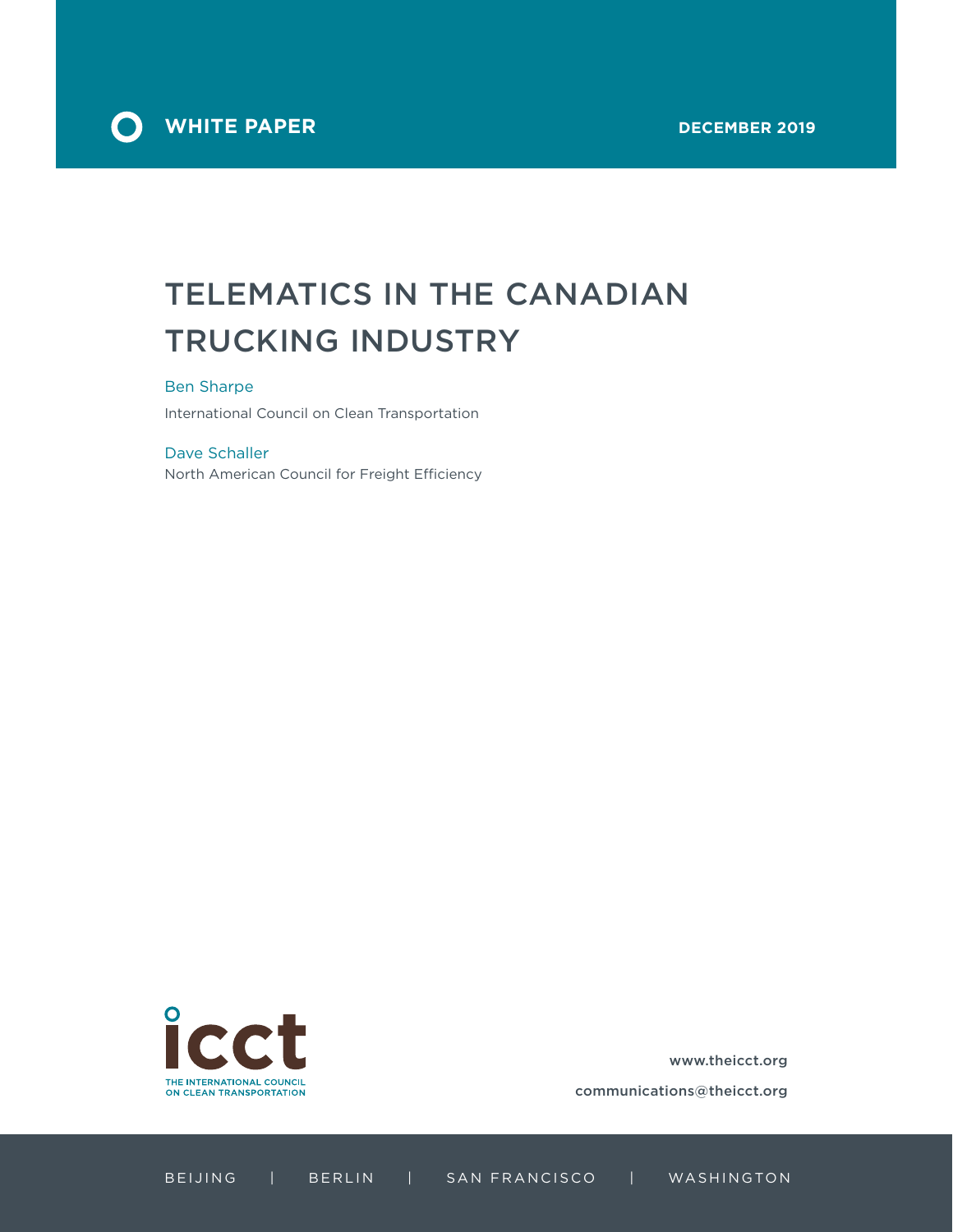### ACKNOWLEDGMENT

This work is supported by Natural Resources Canada. The authors are grateful to the SmartWay team at Natural Resources Canada for their critical reviews of an earlier draft of this paper. Their review does not imply an endorsement, and any errors are the authors' own. In addition, we are very grateful to the trucking fleets, telematics providers, and other industry experts that generously shared their knowledge and insights that formed the foundation for this report. For the sake of anonymity, we are not disclosing the names of these companies and individuals.

International Council on Clean Transportation 1500 K Street NW Suite 650 Washington DC 20005 USA

[communications@theicct.org](mailto:communications%40theicct.org?subject=) | www.theicct.org | @TheICCT

© 2019 International Council on Clean Transportation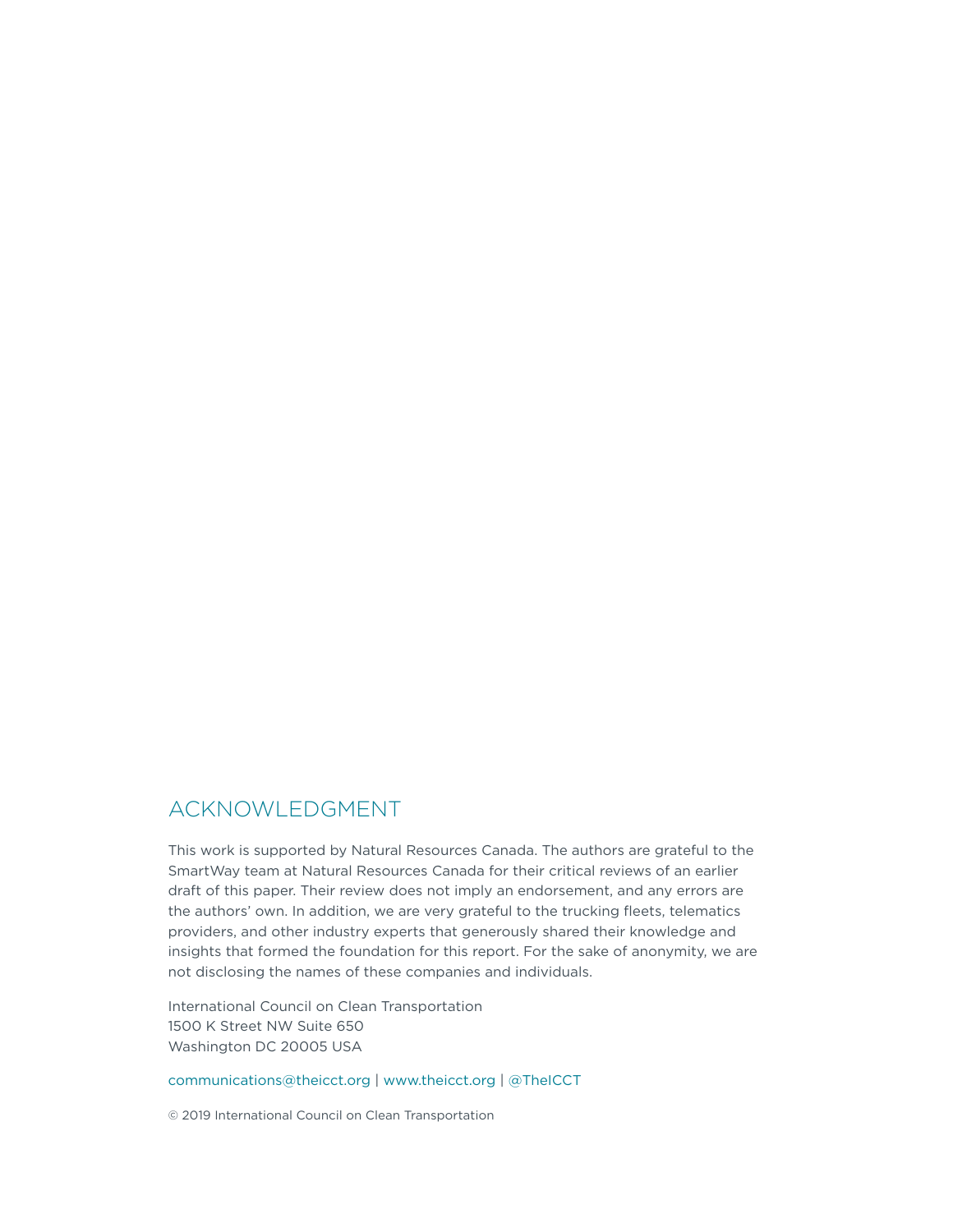# TABLE OF CONTENTS

| Adoption of telematics systems in the trucking industry in Canada and the |
|---------------------------------------------------------------------------|
|                                                                           |
|                                                                           |
|                                                                           |
|                                                                           |
|                                                                           |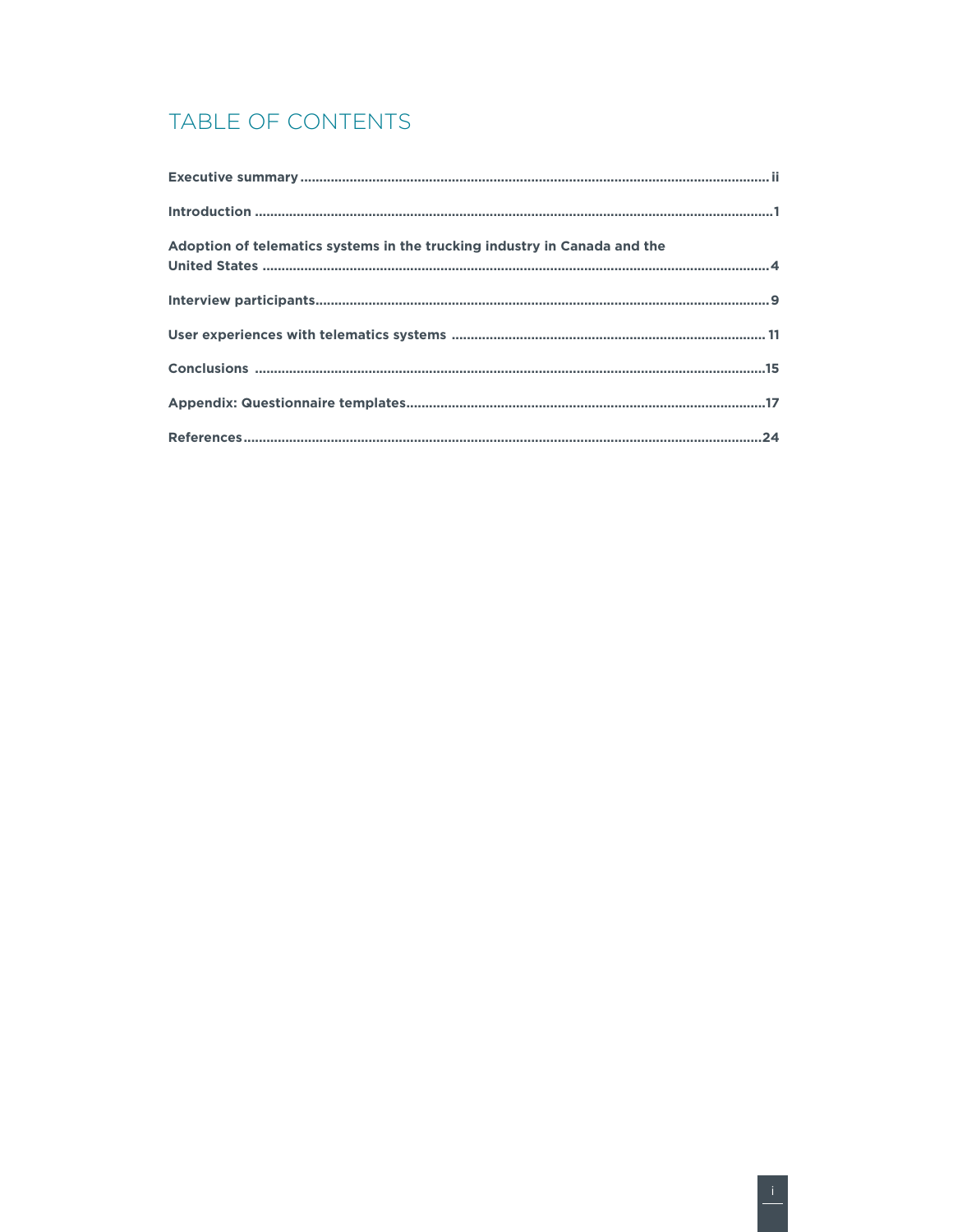### <span id="page-3-0"></span>EXECUTIVE SUMMARY

This study builds on a previous project in which we examined the potential for telematics systems to streamline the data collection and reporting methods used in the SmartWay program. Here, we delve deeper into various aspects of the telematics industry in the heavy-duty trucking sector in Canada. This study catalogs the products and services available from leading telematics providers for trucking companies and discusses the ways fleets leverage the systems to improve their overall efficiency and safety. Industry interviews were the primary data collection method for this study. Our conversations with several types of fleets and telematics companies revealed the following key findings and recommendations.

#### **KEY FINDINGS AND RECOMMENDATIONS**

Telematics systems provide value to trucking fleets in several different ways. Across the telematics industry, there is significant variety in the functionality of the systems offered by various companies. Products range from basic systems that meet the minimum electronic logging regulatory requirements, to comprehensive fleet management platforms that provide features related to asset tracking, preventative maintenance, route optimization, and driver behavior and management. All of the interview participants expect that the trend towards the use of 'big data' will continue to accelerate, with telematics systems growing ever-more powerful and commonplace across the industry. The accelerated uptake of electronic logging and telematics systems in both Canada and the United States presents an important opportunity for the SmartWay program. If telematics is used to automate some of the SmartWay data collection and reporting processes, making it less labor-intensive for participating fleets, the SmartWay team could use the data to provide fleet-specific recommendations for fuel efficiency and operational improvements.

**Canada's electronic logging regulation is expected to accelerate the adoption of telematics systems in the trucking industry in Canada.** Based on interview responses, we estimate that between 40% and 50% of trucking fleets in Canada are currently using telematics systems. The electronic logging device (ELD) mandates in the United States and Canada have created a ripe market for the adoption of telematics systems. In the United States, ELD regulation came into force in December 2017. Since 2015, the estimated adoption rate of telematics systems by U.S. trucking fleets has grown from roughly 35% to 90%. With Canada's similar ELD requirements beginning in June 2021, many in the industry expect a similar rapid deployment of telematics systems in Canada over the next few years.

**The top ten largest telematics providers represent roughly half of the telematics market for the trucking industry in Canada and the United States.** Together, the three leading telematics companies—Verizon Connect, Trimble Transportation, and Omnitracs—represent about one-quarter of the total telematics market revenues. The next seven largest companies account for nearly one-quarter of the market. The remaining half of the telematics market is comprised of dozens of companies, including several new entrants in the trucking sector.

**Several best practices are emerging to guide the adoption of telematics systems in trucking fleets.** Industry interviews revealed a wide range of experiences, attitudes, and expectations for telematics systems in the trucking sector. No two fleets engage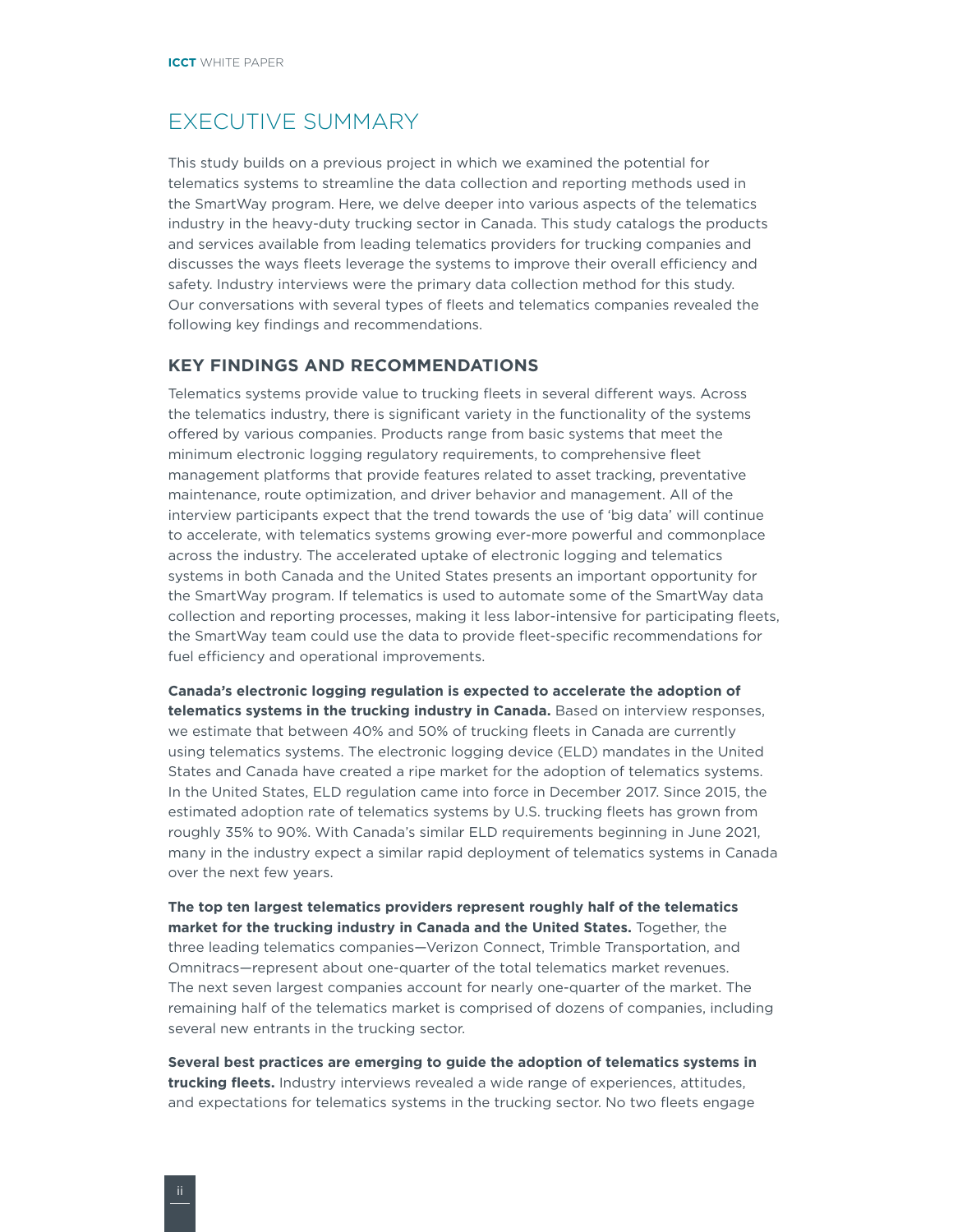with telematics systems in exactly the same way given the tremendous diversity in how fleets manage their operations. Nevertheless, the survey participants revealed several similarities regarding strategies for integrating telematics systems for the first time. These include performing due diligence before purchasing a system, requesting a trial period, engaging various individuals and departments within the company, considering integration issues if multiple systems are acquired, and initially using data collected for a targeted area of fleet performance improvement.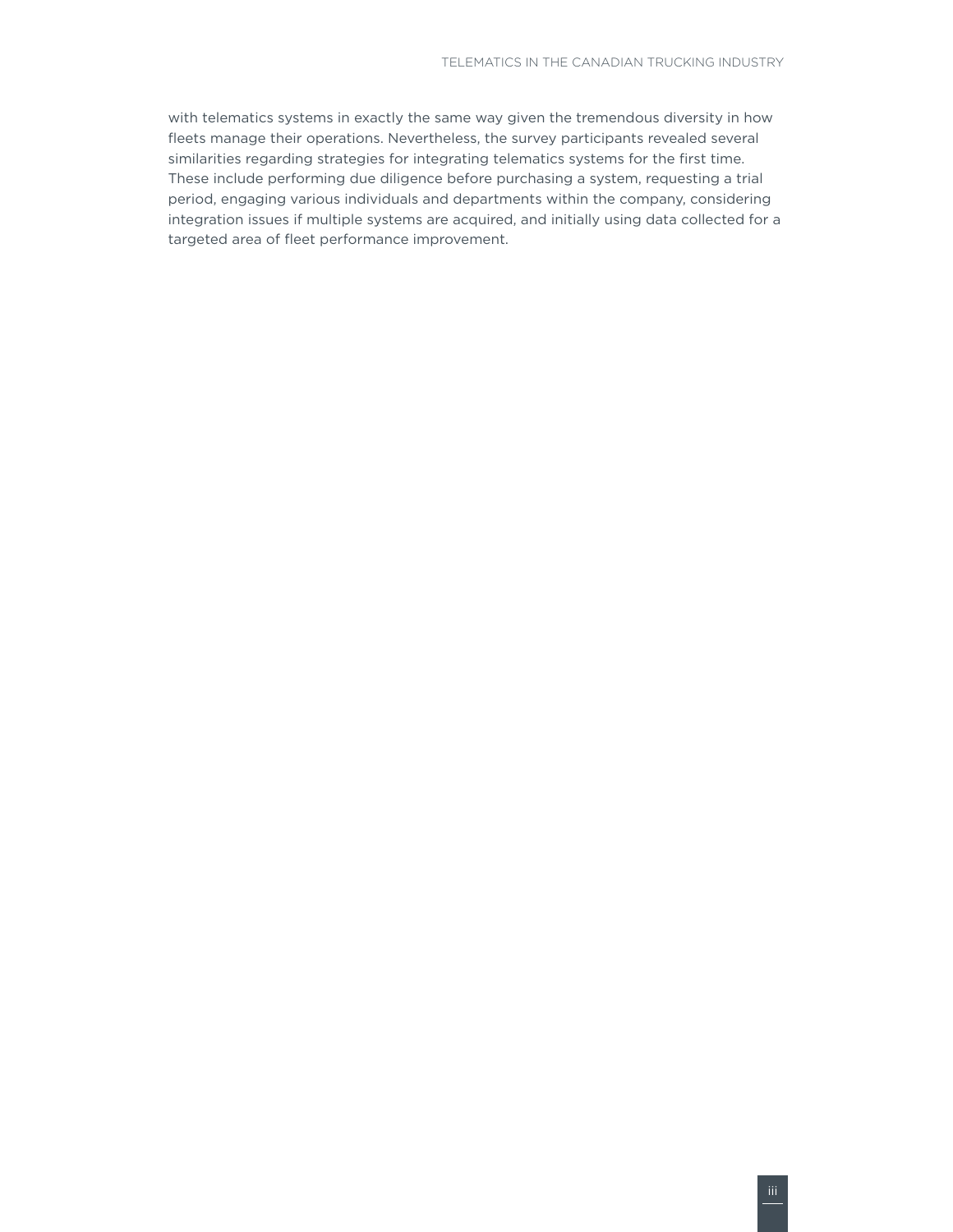# <span id="page-5-0"></span>INTRODUCTION

Telematics technology merges telecommunications and information processing and is typically used for monitoring mobile assets. Telematics systems automatically collect multitudes of operations data related to vehicle location, speed, and various internal vehicle systems such as the engine, transmission, and chassis.

Two technologies form the foundation of telematics systems: global positioning systems (GPS) and on-board diagnostics (OBD). GPS is a satellite-based navigation system that provides geo-spatial positioning using small electronic receivers to precisely determine location. OBD enables telematics systems to access information about various systems in an individual vehicle. As shown in the upper left of Figure 1, OBD systems draw data continuously from several systems on the vehicle, including the engine and emissions aftertreatment system, transmission and driveline, and other systems on the chassis and body. The OBD supplies vital automobile diagnostics data and important feedback about maintenance and repair needs. In the most recent OBD systems, the external electronic logging device (ELD) or telematics unit connects directly to a portal in the vehicle to access OBD data. In Canada and the United States, emissions regulations targeting heavy-duty vehicles have required OBD systems since the early 2010s (Posada and Bandivadekar, 2015).

In addition to vehicle systems data, telematics systems collect, organize, and report information about the driver. As shown in the upper right of Figure 1, these types of data include driver identification, speed, acceleration, braking statistics, hours-of-service, fuel economy, idle time, and other hours-or-service compliance information. Increasingly, telematics providers offer fleets forward and rear facing cameras that can be used to monitor driver behavior.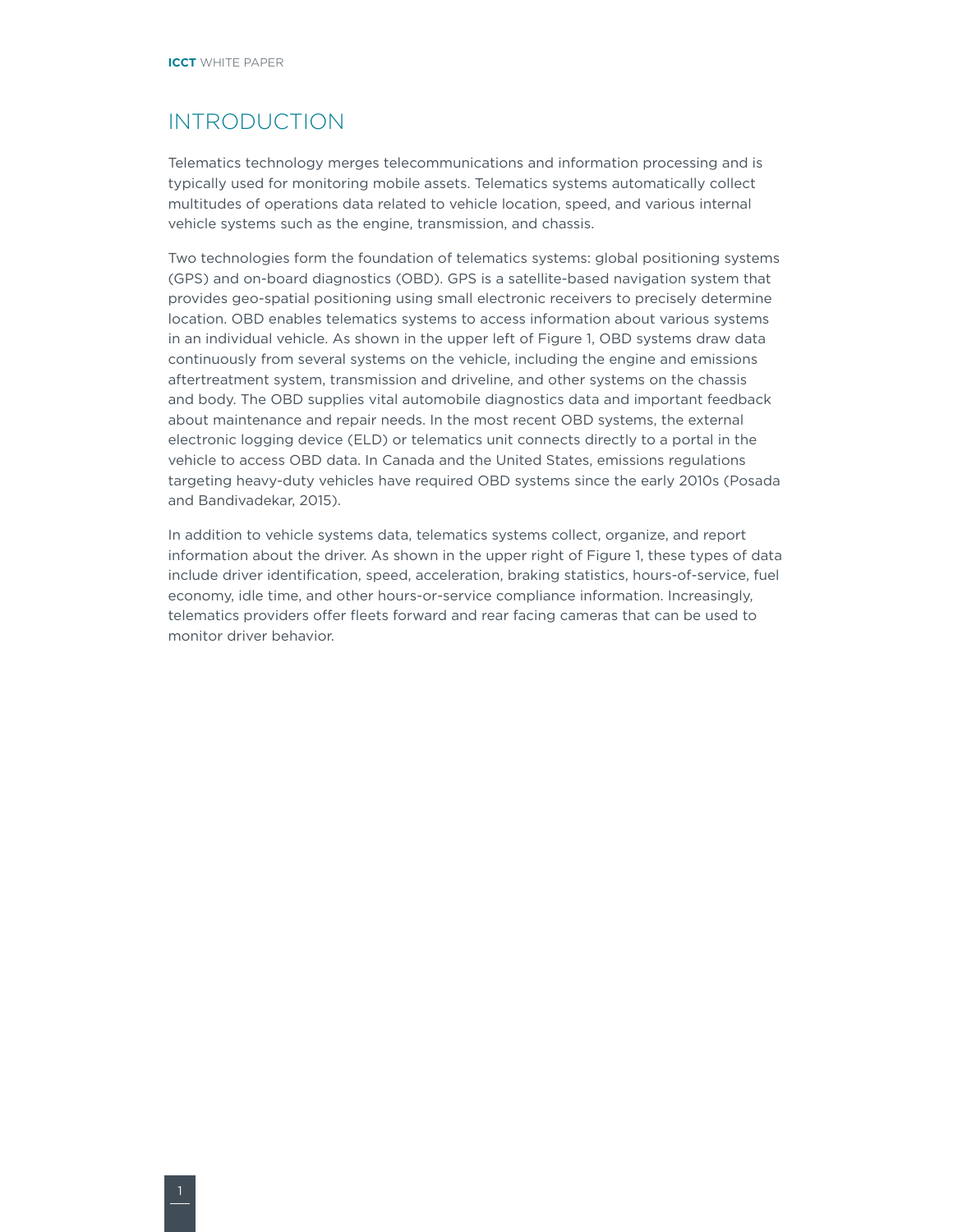

**Figure 1:** The three types of data collected or generated by telematics systems

The third major area where telematics systems provide value to fleets is with operations data. These features can touch virtually all aspects of a fleet's operations but most commonly include location tracking for equipment and shipments, routing and navigation services, asset management, dispatch and scheduling, and roadside assistance.

This paper builds on a previous ICCT study that presented a conceptual framework for how data collection and submission for the SmartWay program<sup>1</sup> can potentially be automated by leveraging telematics systems (Sharpe, 2019). In this study we delve deeper into the telematics industry in the heavy-duty trucking sector in Canada. The primary objectives of this research is to:

» Gather information about the use of telematics systems in the trucking industry from fleets, telematics providers, and other industry experts;

SmartWay is a voluntary program that aims to improve the efficiency of the freight sector by providing trucking fleets and shipping companies with real-world performance data. The U.S. Environmental Protection Agency founded SmartWay in 2004, and Natural Resources Canada launched a highly aligned program for the Canadian trucking industry in 2012.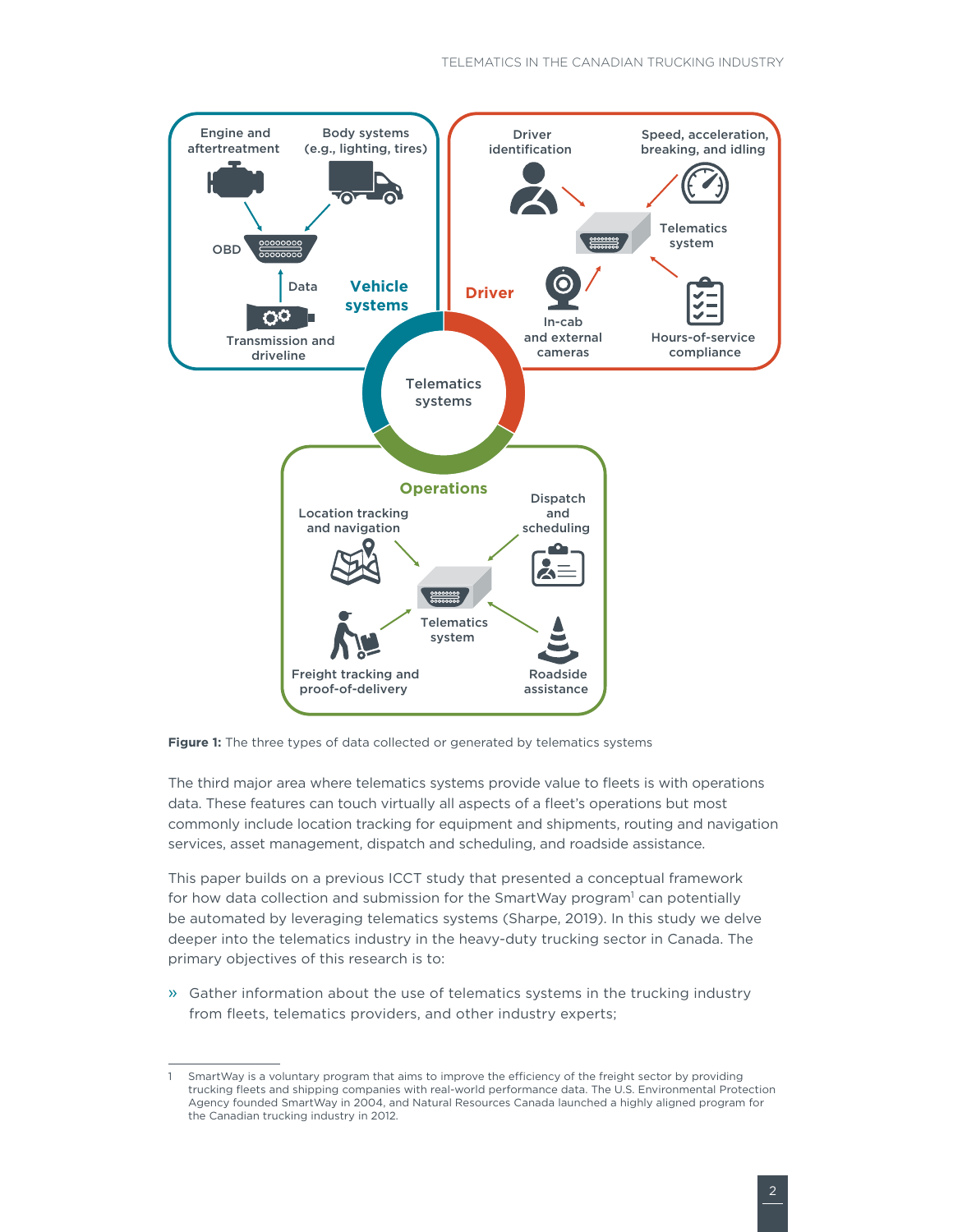- » Estimate the adoption rates of ELDs and telematics systems in the Class 7 and 8 trucking sector in Canada and profile the leading telematics companies in North America; and
- » Synthesize the information gleaned from 6 in-person and telephone interviews and 8 online surveys into best practices about the use of telematics systems in trucking fleets.

The subsequent sections of the report address each of these objectives, and briefly summarize the key findings and recommendations from the study.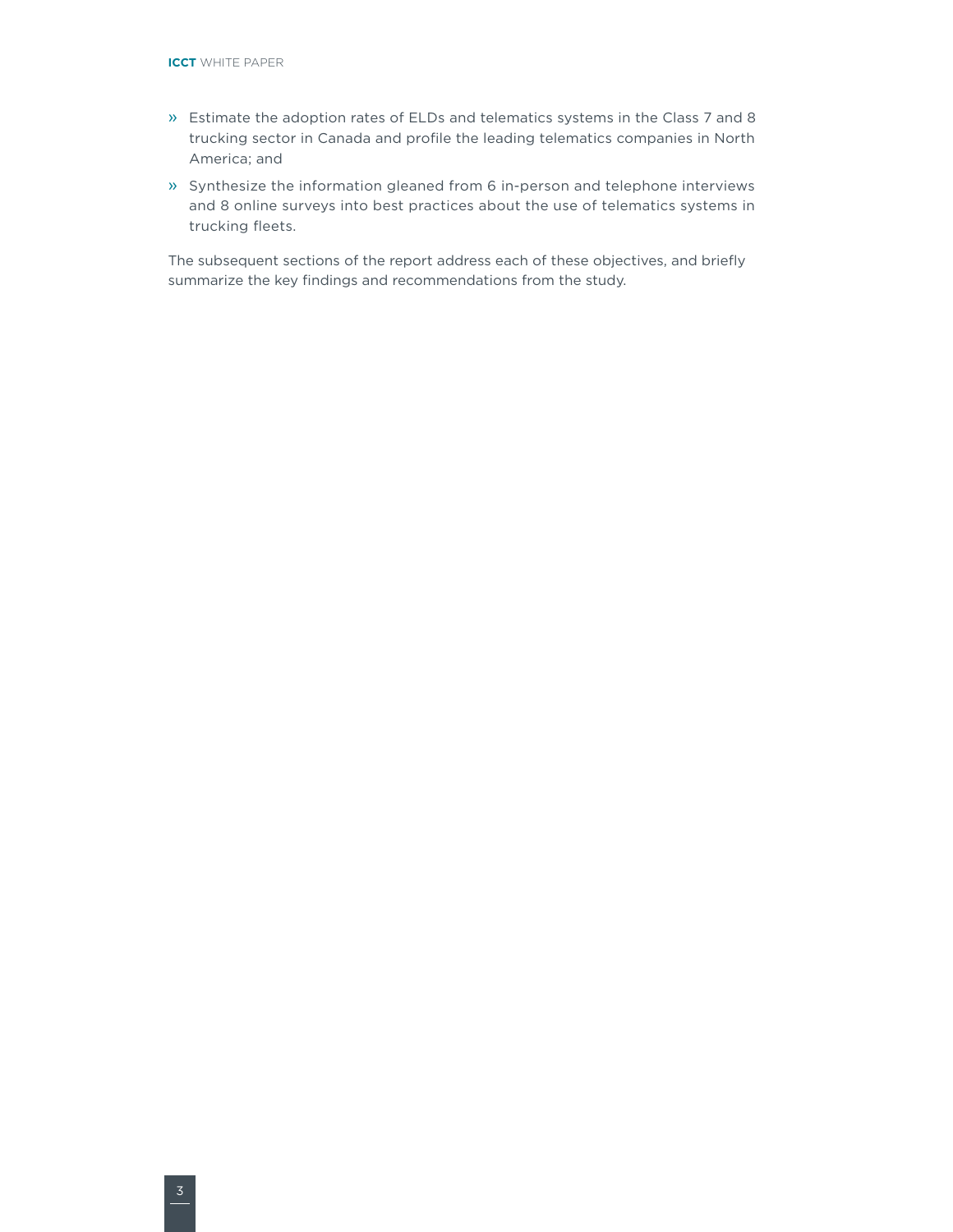# <span id="page-8-0"></span>ADOPTION OF TELEMATICS SYSTEMS IN THE TRUCKING INDUSTRY IN CANADA AND THE UNITED STATES

In 2015, the U.S. Federal Motor Carrier Safety Administration finalized an electronic logging device (ELD) regulation in order to create a safer work environment for truck drivers by making it easier and faster to accurately collect, manage, and share hours-ofservice records (Federal Motor Carrier Safety Administration, 2019). Implementation of the U.S. regulation began in December 2017 and required drivers using paper records to begin using ELDs. In 2019, Transport Canada codified a regulation that is highly aligned with the U.S. requirements and goes into effect in June 2021 (Transport Canada, 2019).

The ELDs that can send information wirelessly are technically telematics systems, as they use telecommunications technology and are capable of data processing. There are also basic ELD systems that cannot transfer data wirelessly but meet the minimum regulatory requirement to be capable of exporting data via USB. In the remainder of the paper, unless otherwise specified, "ELD" will refer to an ELD that cannot communicate wirelessly, and "telematics" and "telematics system" will refer to devices with wireless communication capabilities.

Largely driven by the ELD mandates in the United States and Canada, there has been a surge in the uptake of ELDs and telematics systems in the trucking industry in North America. According to C.J. Driscoll & Associates (2019), between 2010 and 2018 the number of telematics systems in tractor trucks in the United States and Canada grew from about 650 thousand to 3 million and is projected to grow to 3.7 million by 2022. The number of devices on trailers and containers has grown from about 650 thousand in 2010 to approximately 1.5 million in 2018, and more accelerated growth is expected in the coming years—reaching roughly 2.5 million by 2022. From 2015 to 2018, the number of driver behavior management systems in use roughly doubled from about 300 to 600 thousand and is projected to reach around 1.2 million units by 2022.

Figure 2 illustrates the impact of the ELD mandate on device adoption rates. The top bar column represents the estimated adoption of ELDs and telematics systems in Class 7 and 8 tractor trucks the United States. In 2015, about 35% of U.S. trucks had ELDs or telematics units, and this has surged to over 90% according to our industry interviews. Of these, between 50% and 60% of fleets use a comprehensive telematics solution, while the balance, mostly owner-operators and smaller fleets, only operate ELDs with basic functionality. In Canada, we estimate that roughly 60% of tractor trucks are equipped with ELDs or telematics units, as shown in the bottom bar column of the figure. As the June 2021 regulatory deadline approaches in Canada, trucking fleets and industry experts are expecting a rapid uptake of ELDs and telematics systems that mirrors what has occurred in the U.S. market.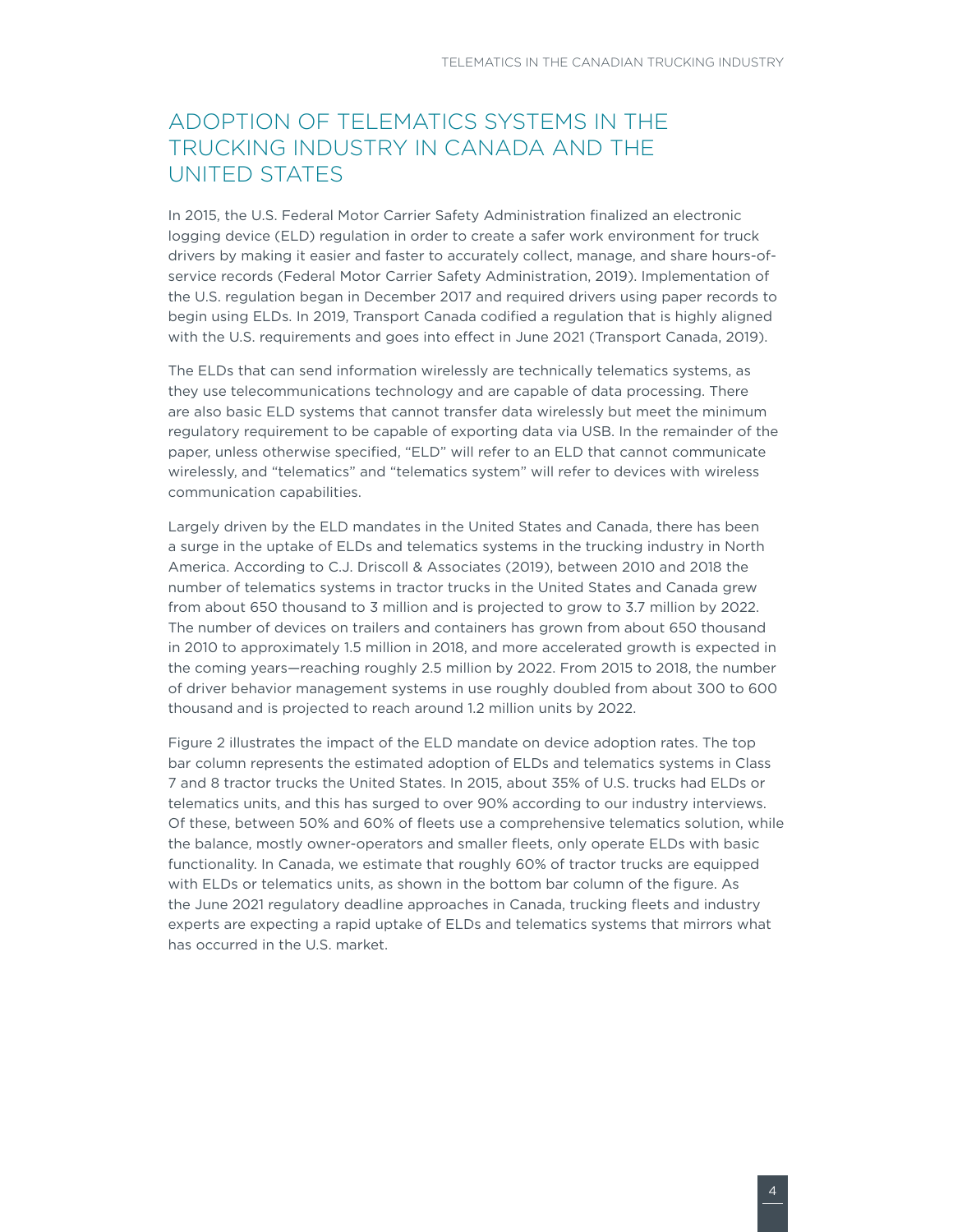

**Figure 2:** Estimated adoption rates of electronic logging devices (ELDs) and telematics systems in the trucking industry in the United States and Canada

In Canada and the United States, the telematics industry in trucking accounted for about  $$1.2$  billion CAD<sup>2</sup> in revenues in 2018, and this is projected to nearly double to \$2.3 billion by 2022. Telematics-related revenue in trucking is expected to increase by over \$130 billion in 2019 (Driscoll, 2019). Figure 3 shows the revenue breakdown of the ten largest telematics companies in North America. With 11% of the sector's revenues, Verizon Connect is the current market leader, followed by Trimble Transportation (formerly PeopleNet) and Omnitracs (formerly Qualcomm), who each account for about 8% of the market. The remaining seven companies—Lynx, Geotab, ORBCOMM, Zonar Systems, Fleet Complete, Teletrac Navman, and Keep Truckin'—each control 5% or less of the telematics market in North America. Together, these ten companies make up just over half of revenues in the telematics sector. With the telematics industry growing so quickly, mergers and acquisitions are commonplace, and the market share dynamics are likely to be fluid in the coming months and years.



**Figure 3:** Market shares of the ten largest telematics providers in North America

<sup>2</sup> All financial figures in this report are reported in Canadian dollars, unless otherwise specified.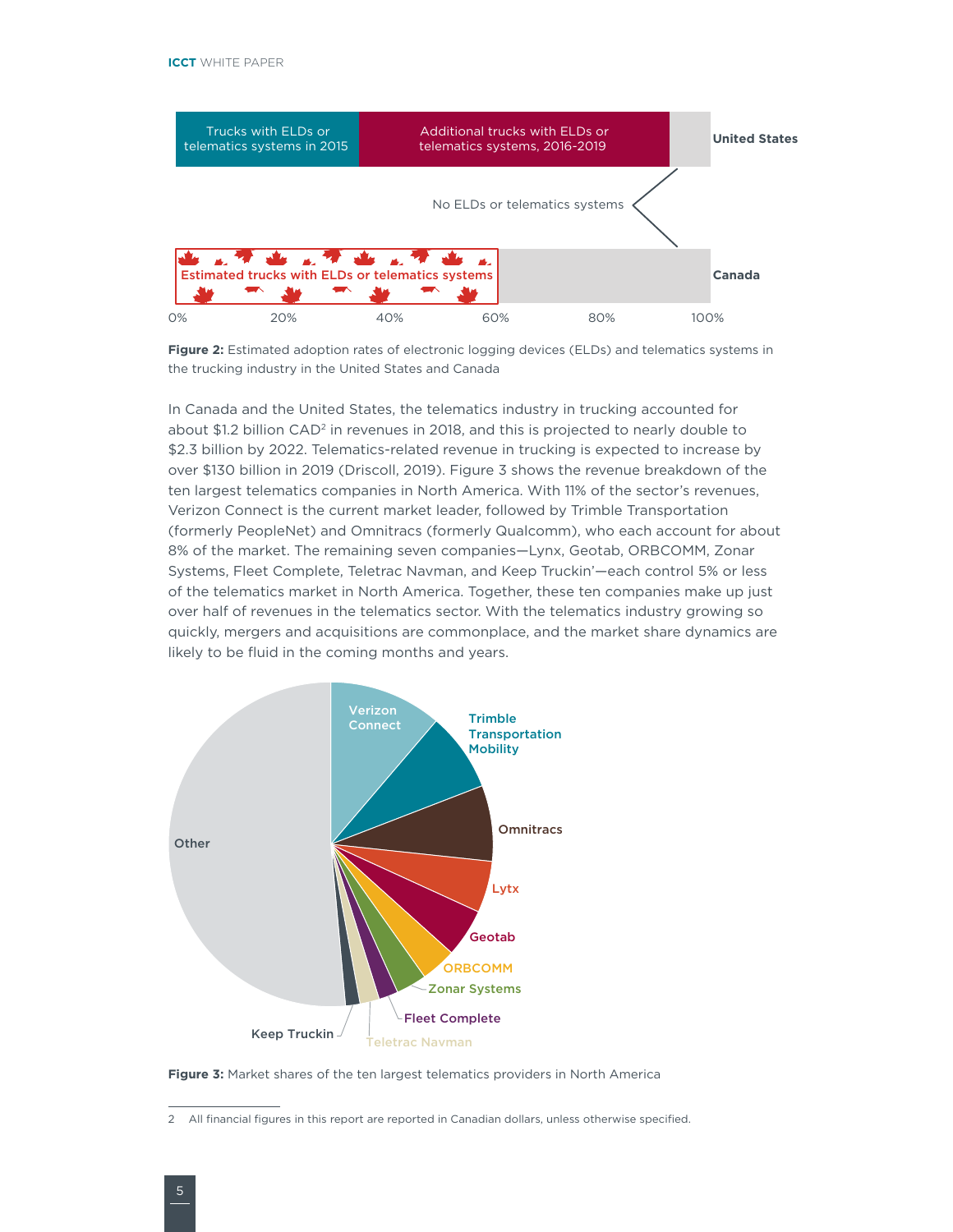The six of the largest telematics providers headquartered in Canada are highlighted in Figure 4. BSM Technologies, BlackBerry Radar, Geotab, and Fleet Complete have their corporate headquarters in the Toronto area; Isaac Instruments and FleetMind are in the Montreal area.





BSM Technologies was founded in 1996 and primary serves the construction, rail, government and service industries. BSM has roughly 80,000 telematics systems installed in Canada (Driscoll, 2019), and their total company revenue was about \$80 million in 2018 (Markets Insider, 2018).

BlackBerry, a global software and services company, entered in the telematics sector in 2017 with their BlackBerry Radar division. BlackBerry Radar provides asset management products for non-powered equipment such as trailers and containers chassis. Based on Driscoll (2019), we estimate that they have deployed about 1,000 units in Canada. BlackBerry has not disclosed Radar's revenues in its financial statements, but Business Quant (2019) estimates annual revenues of between \$3 and \$5 million.

Since its inception 2000, Geotab has offered in-vehicle telematics systems and services. Geotab's products are sold worldwide through over 200 authorized resellers. In addition, Geotab has partnership agreements in the United States with AT&T, T-Mobile, and Sprint, and with TELUS in Canada. From Driscoll (2019), we estimate that Geotab has sold approximately 150,000 units in Canada. Their annual revenue is about \$300 million, making them the fifth largest telematics company in North America.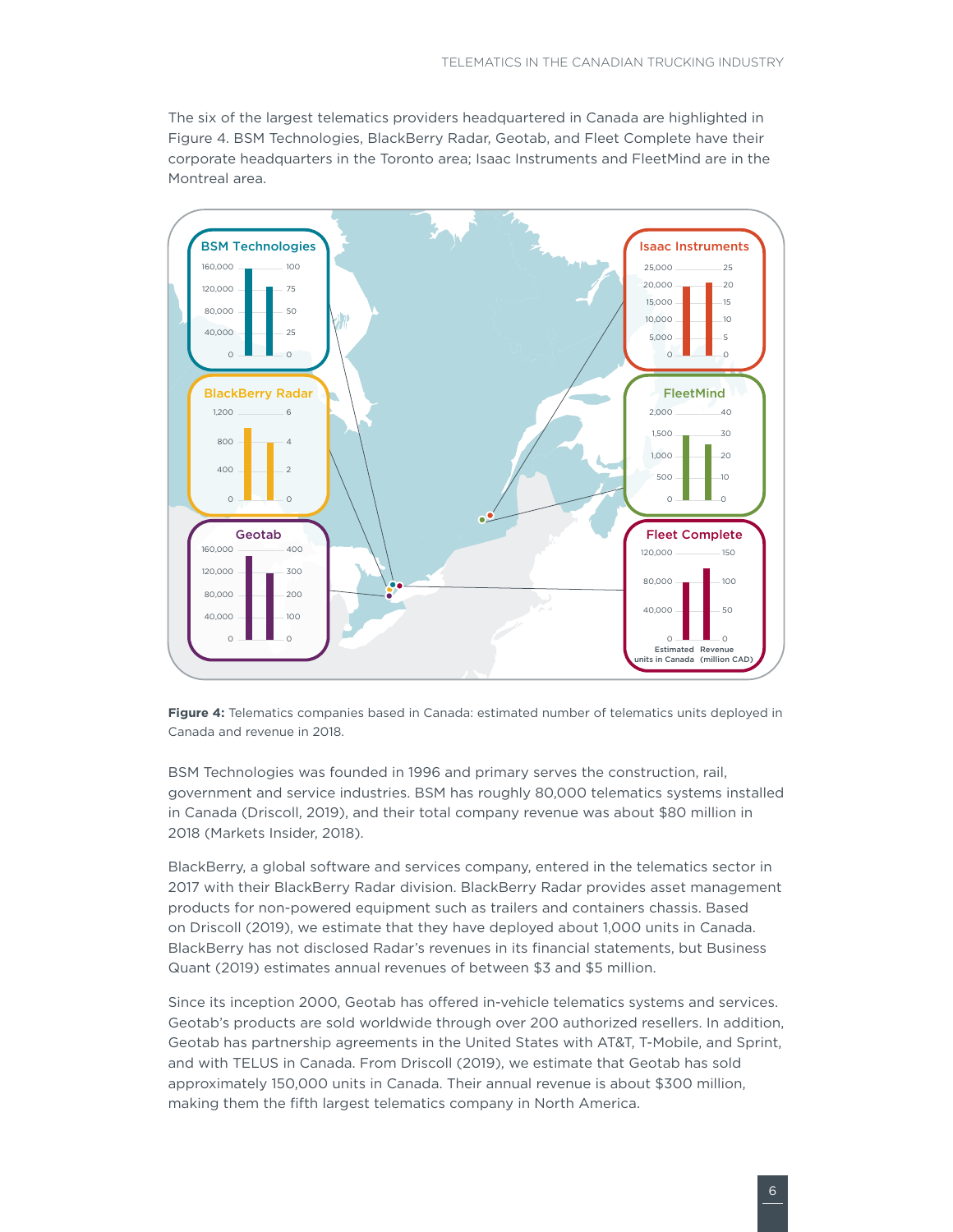Isaac Instruments was founded in 1999 and has been in the transportation sector since 2008. Isaac has a suite of telematics products and services, and the company aims to distinguish itself by offering more driver-centric solutions such as in-cab consoles that provide real-time feedback on driving performance. They have roughly 20,000 units installed in commercial trucks in Canada. In 2018, they generated \$21 million in revenues (Growjo, 2019).

FleetMind Solutions was established in 1997 and focuses primarily on fleet and route management for waste and recycling fleets, municipal governments, and private haulers. We estimate that they have sold 1,500 units in Canada and had revenues of about \$25 million in 2018 (Owler, 2019a).

Fleet Complete got its start in 2000 and provides connected mobility solutions for a wide range of transportation and mobile workforce applications. Their targeted fleet segments include government, emergency response, freight, field service, delivery, and construction fleets. They have distribution partnerships with AT&T in the United States and TELUS in Canada. We estimate that they have 80,000 units in use in Canada. Their revenues were roughly \$120 million in 2018, making them the eighth largest telematics company in North America (Owler, 2019b).

Table 1 summarizes the services offered by the three largest telematics providers in North America, as well as the six Canadian companies profiled above. Telematics products and services are grouped into the following seven areas: GPS fleet tracking and asset management, routing and navigation, video capability, ELDs, dispatch and scheduling, proof-of-delivery, and roadside assistance. Universal features across the various companies include GPS fleet tracking and asset management, routing and navigation, ELDs, and dispatch and scheduling.<sup>3</sup> All of the companies except one offer video cameras and/or video integration as part of their software platform. Proof-ofdelivery services are also very commonplace in the market. Only three of the companies profiled currently offer roadside assistance as an in-house service.

<sup>3</sup> The exception is BlackBerry radar, which is sells asset tracking products for trailers and non-powered equipment.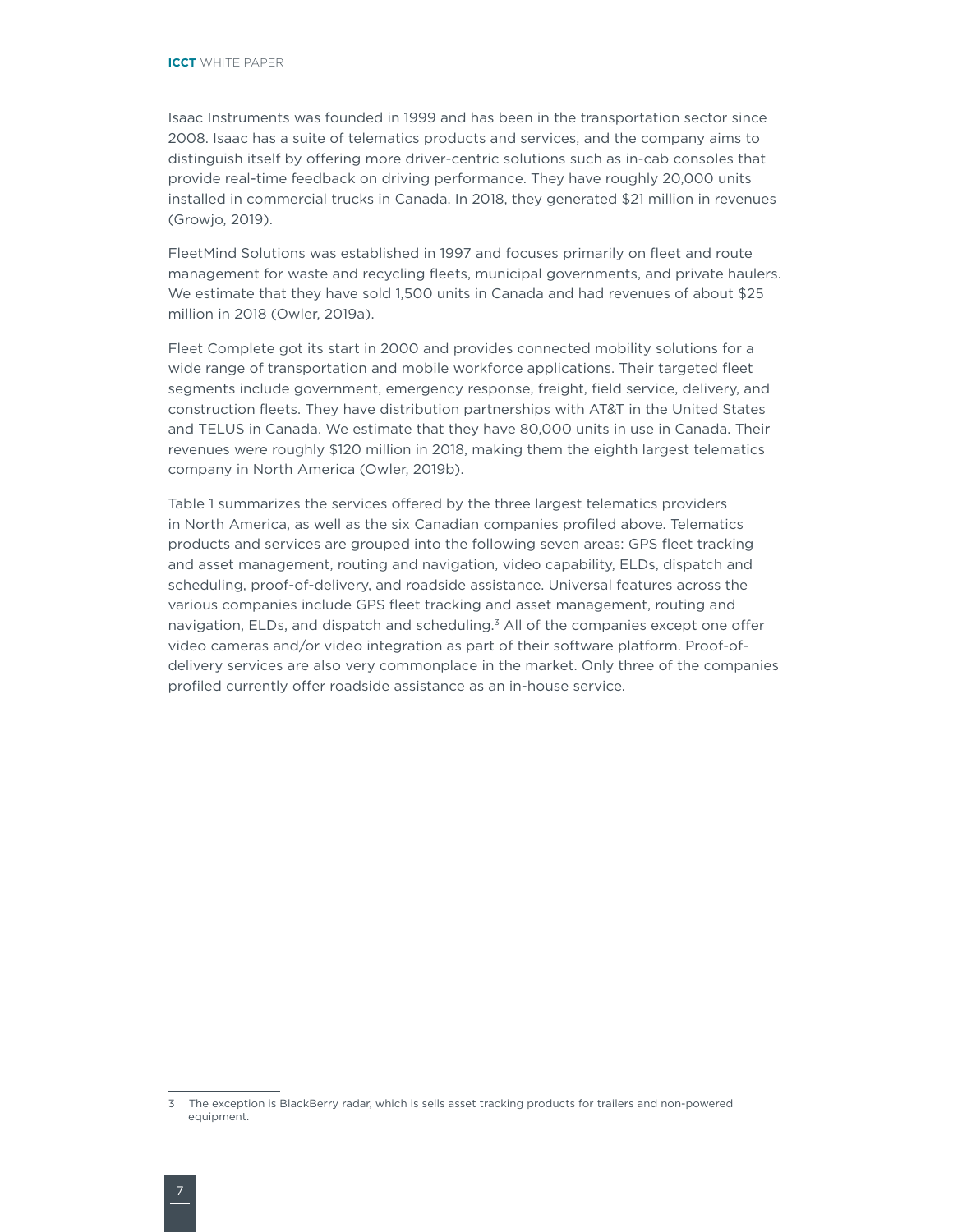**Table 1**: Profiles of the three largest telematics providers in North America and six Canada-based telematics companies

|                                                        |                                                                      |                                                                                                                        | <b>Services</b>                                         |                                     |                                                  |                                                 |                                      |                      |                               |
|--------------------------------------------------------|----------------------------------------------------------------------|------------------------------------------------------------------------------------------------------------------------|---------------------------------------------------------|-------------------------------------|--------------------------------------------------|-------------------------------------------------|--------------------------------------|----------------------|-------------------------------|
| <b>Company</b>                                         | <b>Start</b><br>date of<br>telematics<br>product<br><b>offerings</b> | <b>Estimated</b><br>number of<br>telematics<br>systems<br>deployed in<br><b>Canada and the</b><br><b>United States</b> | <b>GPS fleet</b><br>tracking<br>and asset<br>management | <b>Routing</b><br>and<br>navigation | In-cab<br>video<br>and/or<br>external<br>cameras | <b>Electronic</b><br>logging<br>device<br>(ELD) | <b>Dispatch</b><br>and<br>scheduling | Proof of<br>delivery | <b>Roadside</b><br>assistance |
| <b>Largest telematics providers in North America</b>   |                                                                      |                                                                                                                        |                                                         |                                     |                                                  |                                                 |                                      |                      |                               |
| Verizon<br><b>Connect</b>                              | 2012                                                                 | 1,800,000                                                                                                              | $\times$                                                | $\times$                            | $\times$                                         | $\times$                                        | $\times$                             | $\times$             | $\times$                      |
| <b>Trimble</b><br><b>Transportation</b><br>/ PeopleNet | 1997                                                                 | 600,000                                                                                                                | $\times$                                                | $\times$                            | $\times$                                         | $\times$                                        | $\times$                             | $\times$             | $\times$                      |
| <b>Omnitracs</b>                                       | 1998                                                                 | 500,000                                                                                                                | $\times$                                                | $\times$                            | $\times$                                         | $\times$                                        | $\times$                             | $\times$             |                               |
| <b>Telematics providers based in Canada</b>            |                                                                      |                                                                                                                        |                                                         |                                     |                                                  |                                                 |                                      |                      |                               |
| Geotab                                                 | 2000                                                                 | 1,000,000                                                                                                              | $\times$                                                | $\times$                            | $\forall$                                        | $\times$                                        | $\overline{A}$                       | $\overline{A}$       | $\times$                      |
| <b>Fleet Complete</b>                                  | 2000                                                                 | 400,000                                                                                                                | $\times$                                                | $\times$                            | $\times$                                         | $\times$                                        | $\times$                             | $\times$             |                               |
| <b>BSM</b><br><b>Technologies</b>                      | 1996                                                                 | 170,000                                                                                                                | $\times$                                                | $\times$                            |                                                  | $\times$                                        | $\times$                             |                      |                               |
| <b>Isaac</b><br><b>Instruments</b>                     | 2008                                                                 | 20,000                                                                                                                 | $\times$                                                | $\times$                            | $\mathsf{C}$                                     | $\times$                                        | $\times$                             | $\times$             |                               |
| <b>BlackBerry</b><br>Radar <sup>D</sup>                | 2017                                                                 | 8.000                                                                                                                  | $\times$                                                |                                     |                                                  |                                                 |                                      |                      |                               |
| <b>FleetMind</b>                                       | 1997                                                                 | 7,500                                                                                                                  | $\times$                                                | $\times$                            | $\overline{X}$                                   | B                                               | $\times$                             |                      |                               |

*Notes*

A – Geotab can integrate various services from other companies through its Geotab Marketplace platform.

B – FleetMind targets the waste management industry, which is not subject to the electronic logging mandate.

C – In addition offering an in-cab dash camera, Isaac Instruments offers an in-cab driver coaching system that provides the driver a real-time score based on several operating parameters.

D – BlackBerry Radar provides products for monitoring trailers, shipping containers, chassis, and other powered and non-powered assets.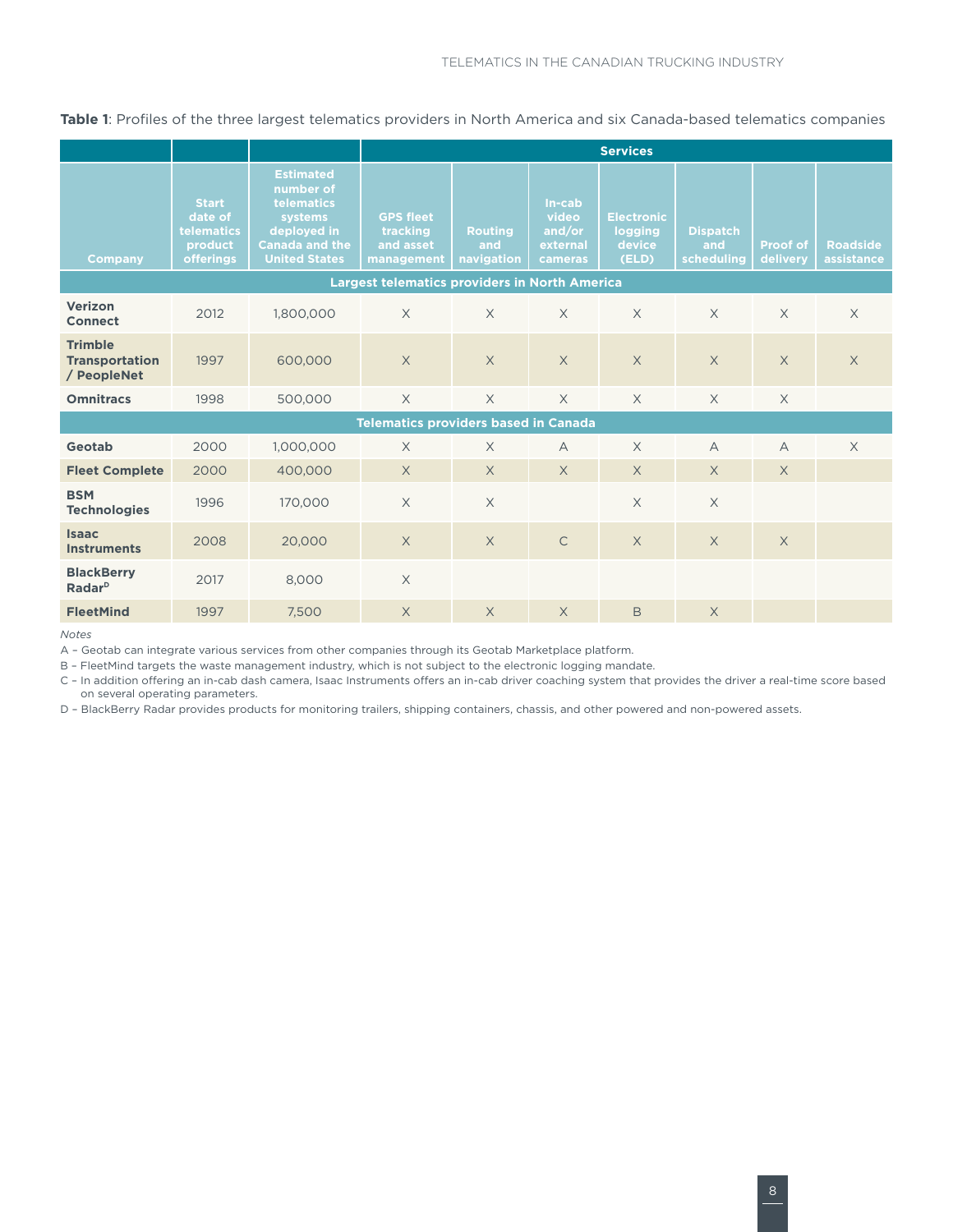### <span id="page-13-0"></span>INTERVIEW PARTICIPANTS

In the fall of 2019, we conducted 14 interviews with trucking fleet representatives and telematics industry experts, which are summarized in Table 2. Questionnaire templates were used for the trucking fleet representatives to help ensure that roughly the same material was gathered from all participants. We used a slightly different set of questions for the telematics providers and other experts. Both of the templates are included in the Appendix. In addition to enquiring about the company and their operations, we asked the fleet operators several questions about the experience of integrating telematics into their operations. The telematics companies were able to provide unique insights into the significant growth of the industry in recent years, as well as their expectations for future trends. Six of the interviews were conducted in-person or over the telephone, and each of these discussions lasted between 30 minutes and one hour. Out of the 9 trucking fleet representatives that participated in the study, 8 provided their responses via an online survey. Eight of the carriers operate Class 7 and 8 tractor-trailers, while one of the fleets exclusively uses Class 6 and 7 trucks.4

| Stakeholder group                                             | <b>Number of</b><br><b>interviews</b> | Method(s)            |  |  |  |  |  |  |
|---------------------------------------------------------------|---------------------------------------|----------------------|--|--|--|--|--|--|
| <b>Trucking fleets</b>                                        |                                       |                      |  |  |  |  |  |  |
| <b>For-hire</b>                                               | 6                                     | Telephone, online    |  |  |  |  |  |  |
| <b>Private</b>                                                | $\overline{2}$                        | Online               |  |  |  |  |  |  |
| Private (Class 6 vocational trucks, Class 7 tractor-trailers) |                                       | Online               |  |  |  |  |  |  |
| Mobile resource management companies                          |                                       |                      |  |  |  |  |  |  |
| <b>Telematics providers</b>                                   | 2                                     | In-person, telephone |  |  |  |  |  |  |
| Tire pressure management company                              |                                       | Telephone            |  |  |  |  |  |  |
| <b>Other experts</b>                                          |                                       |                      |  |  |  |  |  |  |
| <b>Telematics industry consultant</b>                         |                                       | Telephone            |  |  |  |  |  |  |
| Representative from a provincial trucking association         |                                       | Telephone            |  |  |  |  |  |  |

#### **Table 2**: Industry survey participants

The fleet company representatives who participated in the study cover a wide range of sizes, business segments, and geographic locations. Five of the fleets are based in Canada, and the remaining four have their corporate headquarters in the United States. Eight out of the nine fleets operate in both Canada and the U.S., while one of the carriers solely operates in a specific metropolitan region in Canada.<sup>5</sup> The trucking companies interviewed cover various types of freight hauling, including for-hire truckload, lessthan-truckload, intermodal, drayage, and private. Five of the fleets are members of the SmartWay program.

Figure 5 summarizes the number of tractor trucks and trailers operated by the 9 fleets, as well as the average annual kilometers traveled per truck reported in the interviews. Truck ownership ranges from approximately 200 to 20,000; for trailers, the range is

<sup>4</sup> In Canada and the United States, trucks are classified based on the gross vehicle weight rating (GVWR)—i.e., maximum allowable weight. Class 6: 19,501 – 26,000 lbs. (8,846 – 11,794 kg); Class 7: 26,001 – 33,000 lbs. (11,794 – 14,969 kg); Class 8: greater than 33,000 lbs. (14,969 kg). Over-the-road trucking in North America is dominated by Class 7 and 8 tractor-trailers.

<sup>5</sup> To preserve anonymity, we are not disclosing the specific metropolitan area in Canada where this fleet operates.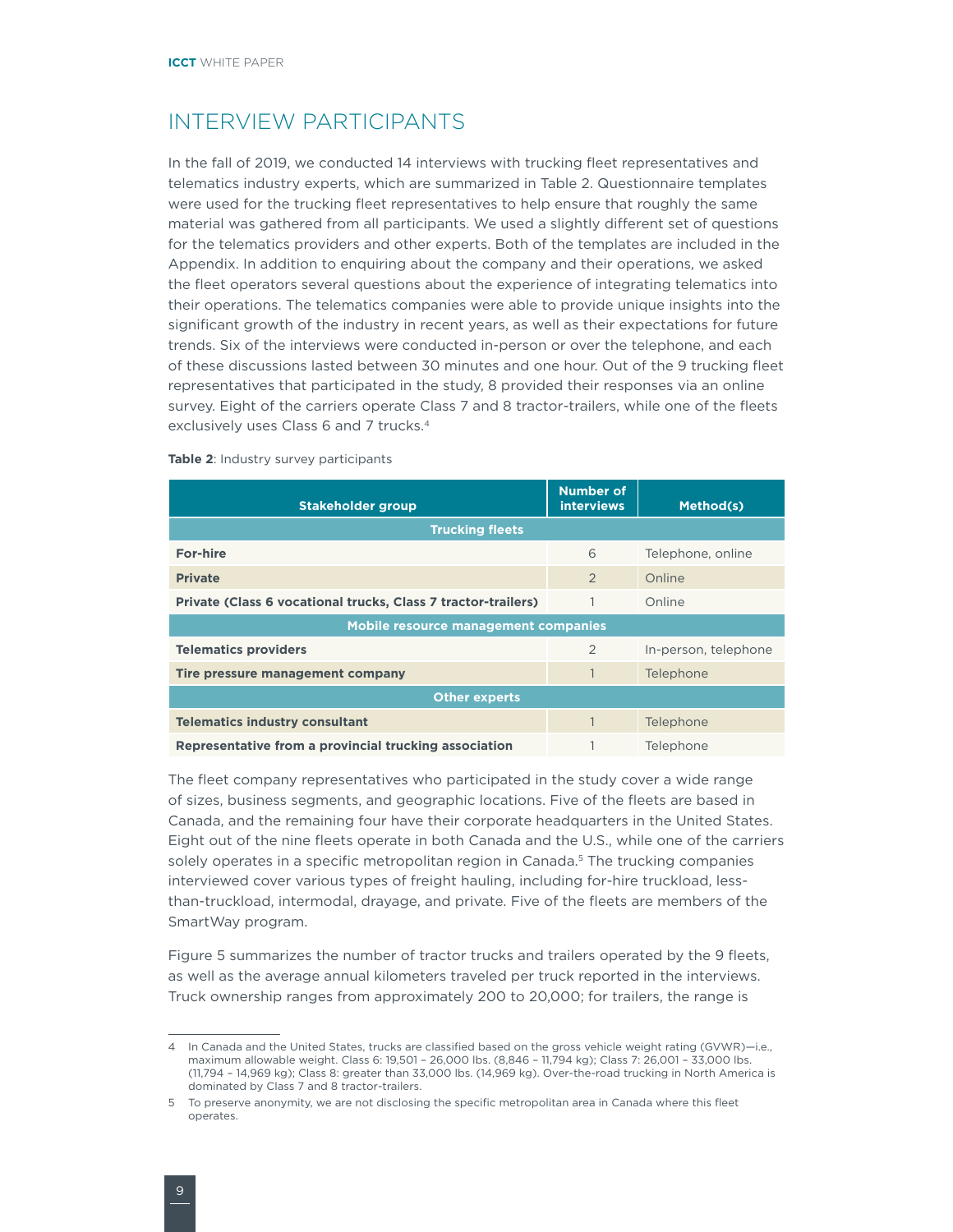

from 800 to 100,000. The fleets reported average per-truck activity between 36,000 and 177,000 kilometers per year.

**Figure 5:** Number of trucks and trailers owned or operated and average annual kilometers per truck reported by study participants. Each of the data points represents one trucking company interviewed for this study.

The interviews performed with these companies form the basis of our analysis, and information from these conversations is synthesized in the following section.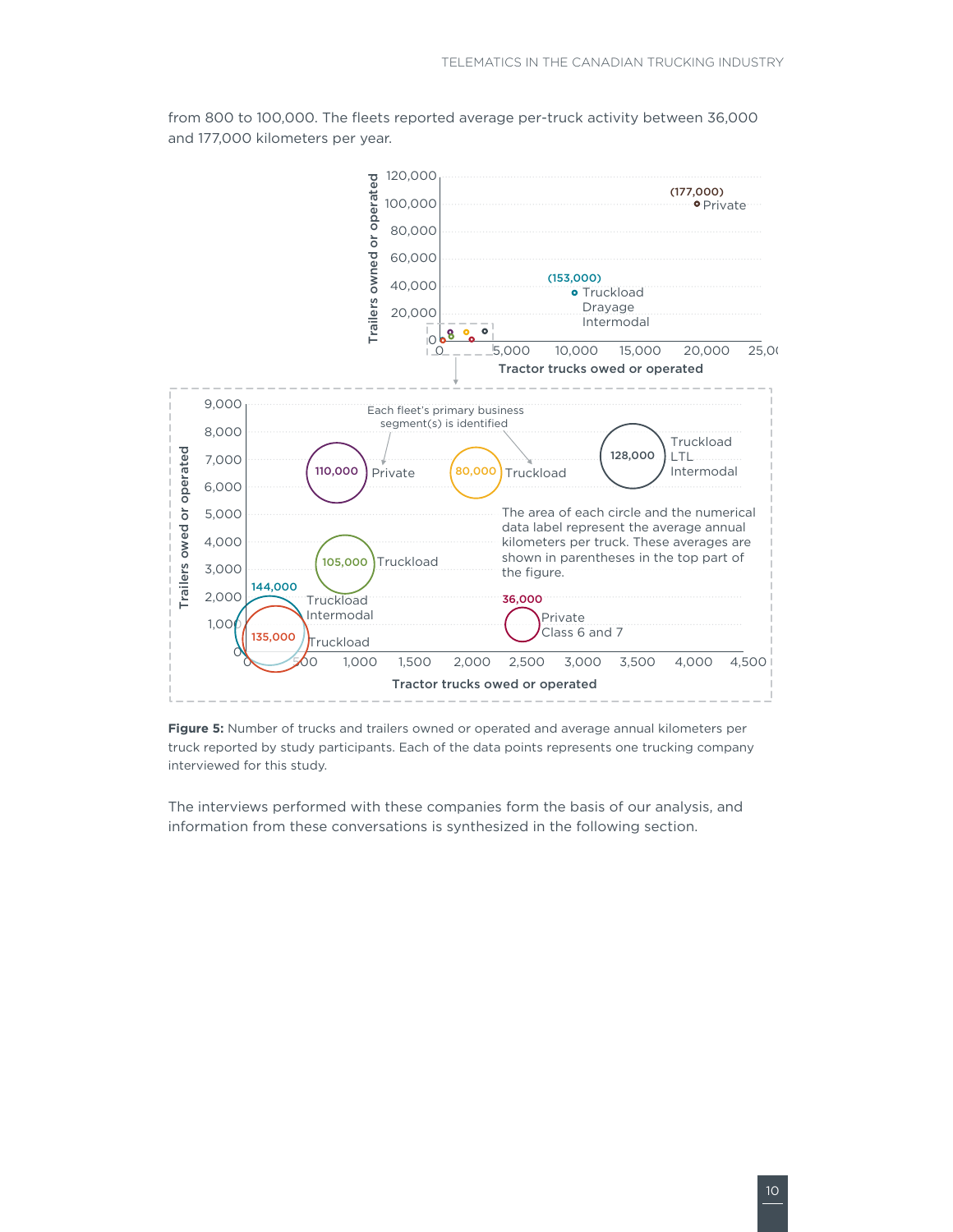# <span id="page-15-0"></span>USER EXPERIENCES WITH TELEMATICS SYSTEMS

The industry participants in the project revealed an assortment of different experiences, attitudes, and expectations about telematics in the trucking industry. We identified four common themes that seemed to be shared by all of the interviewees.<sup>6</sup>

*"Fleets can no longer afford to ignore telematics. Those who do are going to be left behind."*

*"There is no one-size-fits-all [telematics] solution."* 

*"Telematics is like any other truck technology—you only see the benefits if you're using the technology the right way."*

*"The driver is still the most important 'technology' on the truck."*

In reviewing the interview and survey responses, several other shared sentiments emerged. We have synthesized these widespread beliefs into the following best practices, which are roughly organized in chronological order beginning with the fleet's initial interest in adopting a telematics system.

- » **Do your due diligence.** With the ELD mandate driving significant growth in the uptake of ELDs and telematics systems, there is a significant amount of information online about various products and services. However, conversations with trusted colleagues can often be the most valuable resource. If possible, reach out to other companies with similar fleets that have already implemented telematics systems and to discuss the advantages and disadvantages of different products and services.
- » **Ask for a trial period.** Once a short list of potential providers has been selected, ask each company if they can accommodate a real-world demonstration and/or allow your fleet to pilot the system on a small number of vehicles. During the trial, consider the following:
	- » *Scalability*: What is the process for rolling out the system to the entire fleet? And, as the fleet evolves and faces new challenges, how will the telematics system adapt to the changing needs?
	- » *Integration*: How will the telematics platform integrate with the existing ELD platform and/or other operations management software?
	- » *Training and customer service*: Does the company have a robust training program in place for implementation as well as during normal operations? Will you have a dedicated account manager as your point-of-contact? For troubleshooting, is there support available 24 hours a day with a live representative?
	- » *Contract terms*: each telematics provider should present a straightforward explanation of the terms of the agreement and the roles and responsibilities of both parties. A well-informed decision requires a robust understanding of the contract terms, including payment provisions, penalties, and privacy controls.
- » **Make the telematics roll-out a company-wide process.** The implementation of a new telematics system impacts virtually all of the employees in your fleet operation,

<sup>6</sup> To preserve anonymity, we do not attribute the quotes to any company or individual.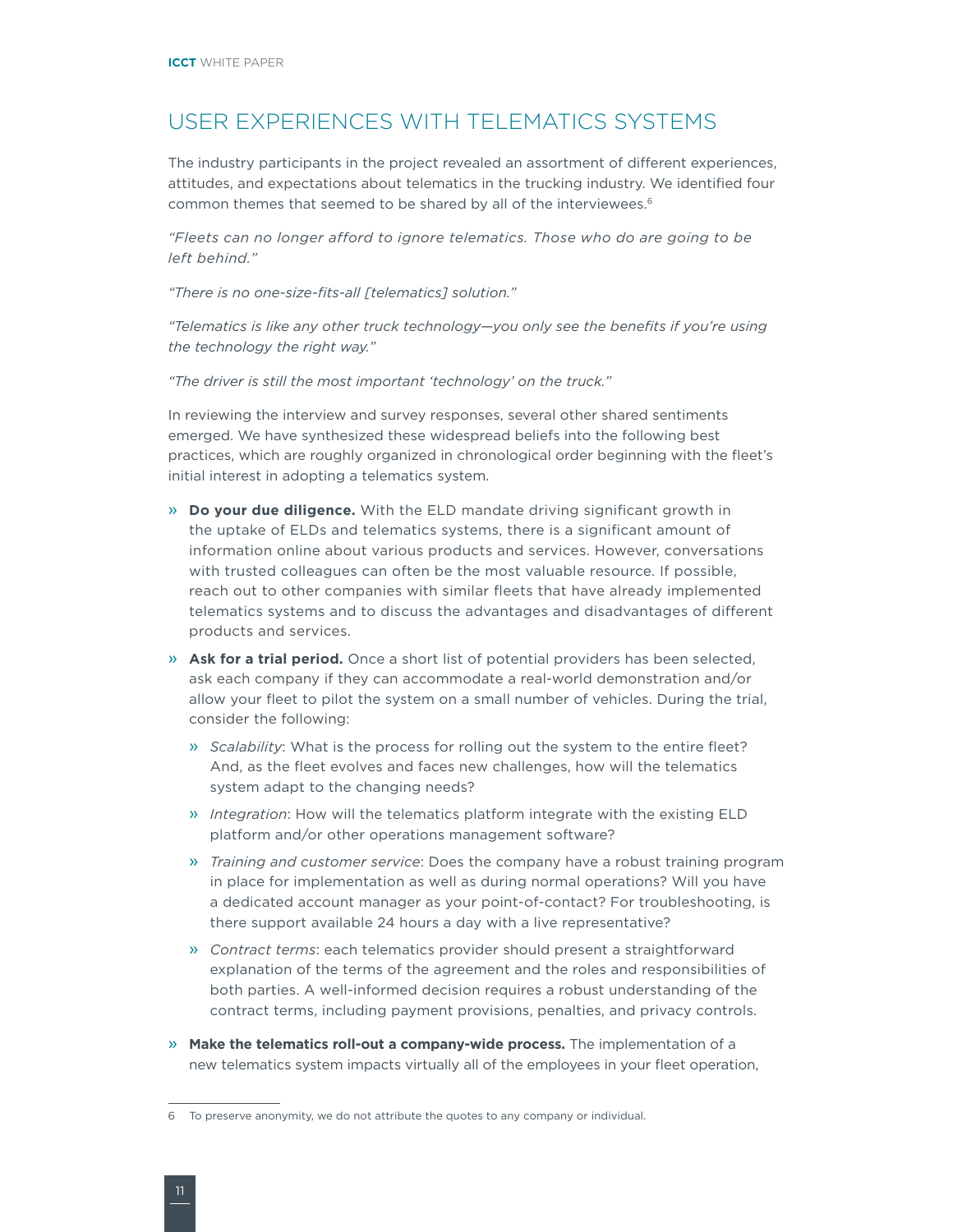including drivers, fleet managers, technicians, and admin staff. Soliciting a variety of perspectives about how best to integrate a new telematics product or service into the fleet can help smooth the transition and foster greater enthusiasm for the new system.

- » **Start small and focus on specific areas for improvement.** With access to such large quantities of data, it may be challenging to know where to begin. Particularly if your company has less experience with data management and analytics, start with a few basic data outputs. Bring on additional data and functionality in a as you become more familiar with the system and its impacts on your operations.
- » **Be careful when considering multiple telematics systems.** With the growth of telematics companies and products in the trucking industry, using to use hardware and/or software from multiple providers may better fit the needs of your specific fleet. Gather many perspectives about whether the marginal benefit of adding another telematics provider will outweigh the added complexity and integration issues.<sup>7</sup>
- » **Have low-tech backup plans in case of a malfunctioning telematics system.** With telematics becoming ever-more integrated into trucking operations, system failures can be severely disruptive. To the extent possible, develop contingency plans to mitigate the damage while remaining operational, compliant, and safe in the interim.

During the fleet interviews, the participants were asked what was the biggest value-add of their telematics system, as well as the most important area where their system can be improved. The most common responses are summarized in Figure 6. Over half of the fleets reported that telematics systems and ELDs are most valuable for automating driver records and hours-of-service compliance. The next most frequently cited benefit of telematics is in improving driver behavior and promoting increased safety. The only other benefits cited multiple times were improving fuel efficiency and preventative maintenance. To the question of priority improvements for telematics systems, the most common responses were increased access to data and better integration with other telematics providers.



**Figure 6:** Most frequent responses regarding the value of telematics systems and the areas that need to be improved

<sup>7</sup> There are various non-profit groups that provide unbiased information to assist with decisions on telematics systems. For example, the Smart Transportation Council, made up of fleets, truck manufacturers, and technology companies, aims to create more streamlined telematics and operations management solutions for the trucking industry.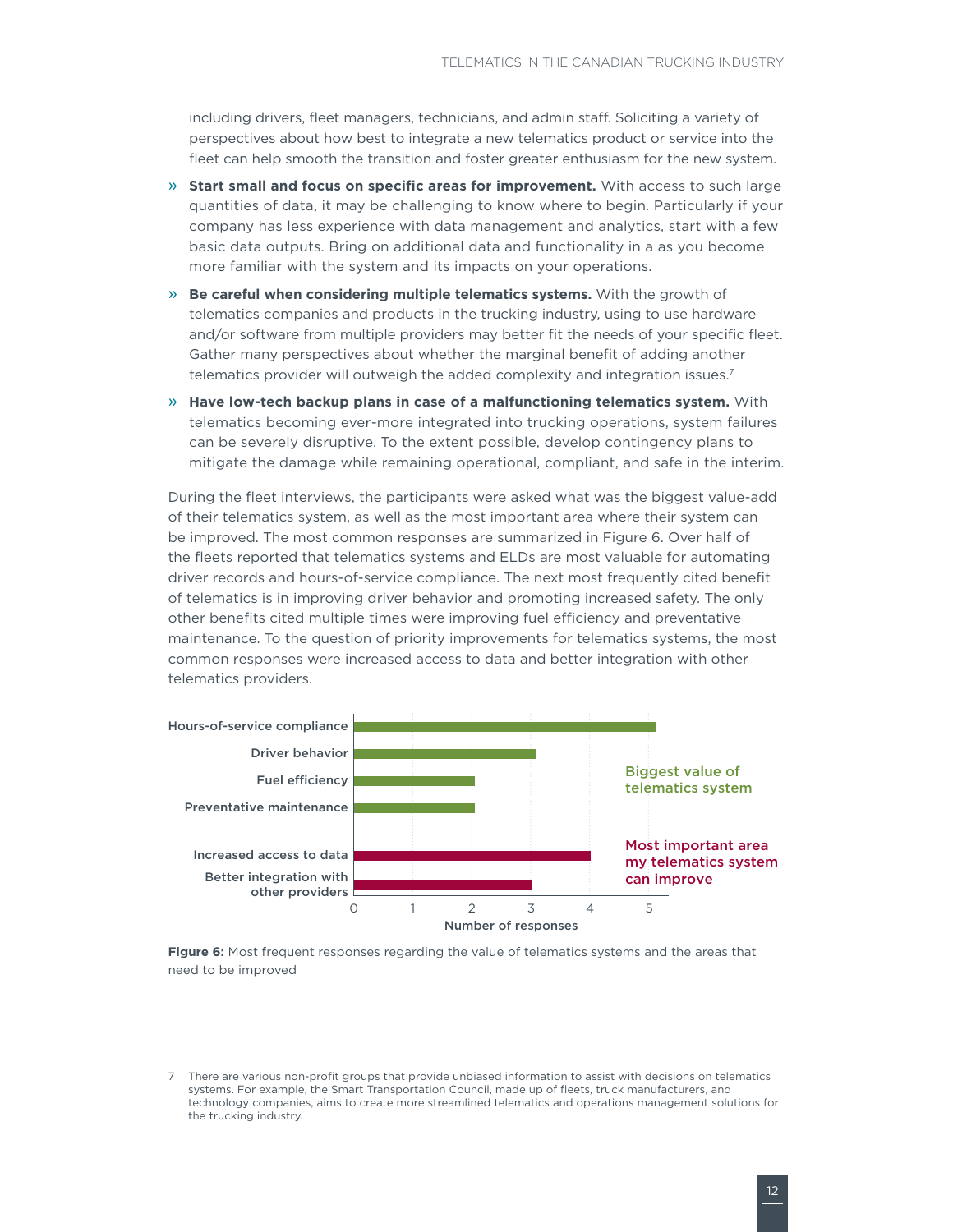With so many telematics companies and new providers drawn to the trucking market to take advantage of the ELD mandate-driven demand, there is a tremendous variety of products and services available to fleets. However, despite the diversity of companies in the space, there are a few types of telematics data reports that are popular in the industry according to information gathered from the interviewees. Table 3 summarizes these telematics outputs.

| <b>Area</b>                        | <b>Typical reports</b>                                                                                                                                           |
|------------------------------------|------------------------------------------------------------------------------------------------------------------------------------------------------------------|
| <b>Average fuel</b><br>efficiency  | • Fleet average fuel efficiency<br>• Driver-specific breakdowns<br>• Metrics such as miles per gallon or liters per 100 kilometers<br>• Trends over time         |
| <b>Fuel costs</b>                  | • Total distance, driving time, and number of stops<br>• Idling hours and costs<br>• Fuel costs per mile or per hour                                             |
| <b>Drive behavior</b>              | • Average speeds<br>• Number of harsh braking, acceleration, or cornering events<br>• Speeding instances                                                         |
| <b>Preventative</b><br>maintenance | • Maintenance reminders<br>• Customizable maintenance parameters and alerts<br>• Integration with parts procurement software<br>• Maintenance service scheduling |
| <b>Telematics</b><br>device health | • Breakdown of the health and performance all telematics units<br>• Device performance summaries<br>• Fault types and troubleshooting instructions               |

**Table 3:** Typical data reports from telematics system in the trucking industry

Regarding contractual agreements and payment terms for telematics products and services, the respondents described arrangements that are very similar to the mobile phone industry. We compiled a range of upfront and monthly service costs from the interviews as well as from online sources, which are shown in Figure 7. Upfront costs are typically related to the purchase or lease of hardware and range from about \$150 to nearly \$1,700 per unit or truck. Hardware devices at the lower end of this spectrum are typically more simplistic and only provide ELD compliance. The more expensive devices are fully functional telematics systems that offer additional fleet management features, increased access to data, and customization. Monthly fees are between \$10 and \$70 per unit, and these costs vary according to the level of service provided and the amount of data consumed.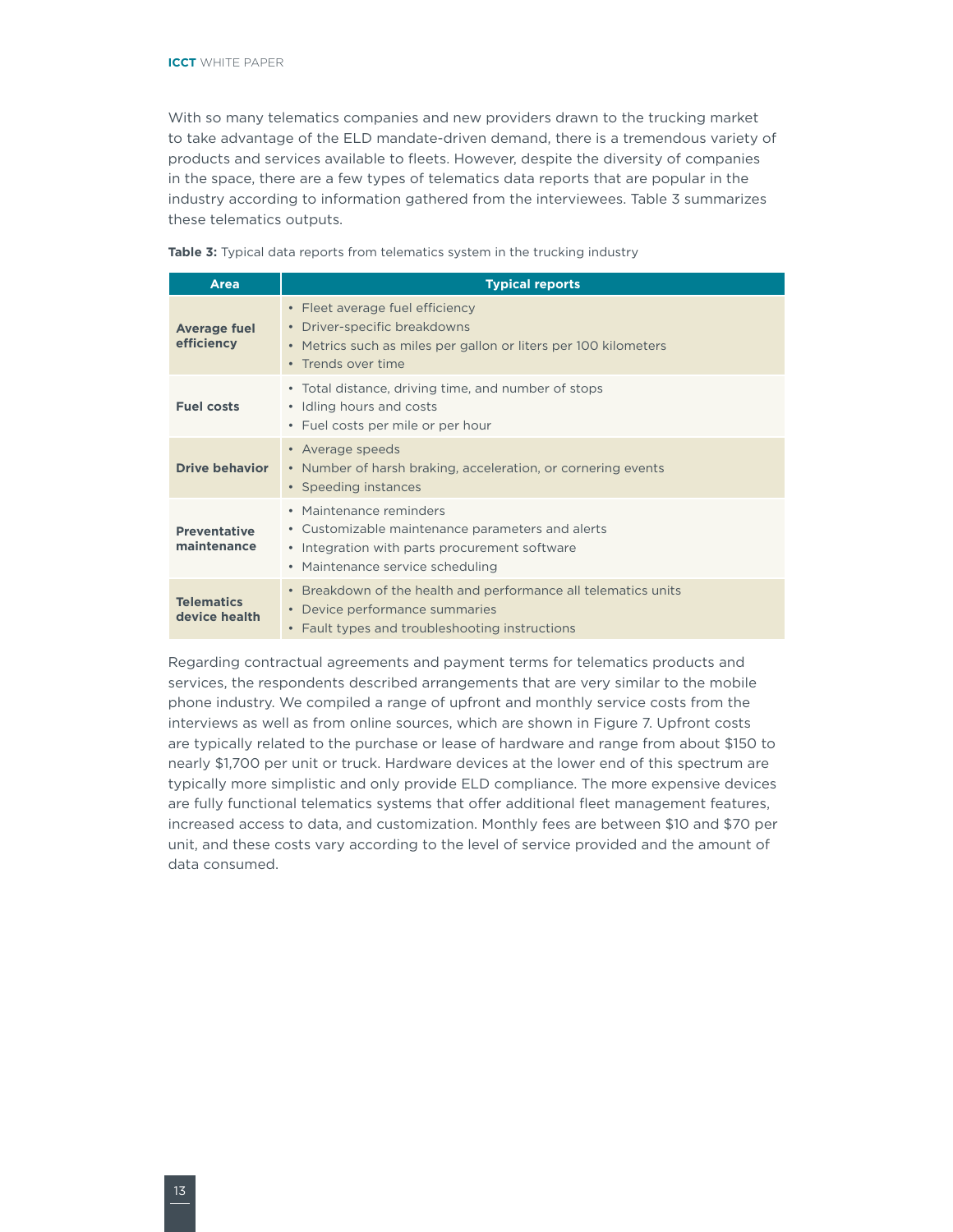

**Figure 7:** Ranges in upfront costs and monthly service fees for various telematics systems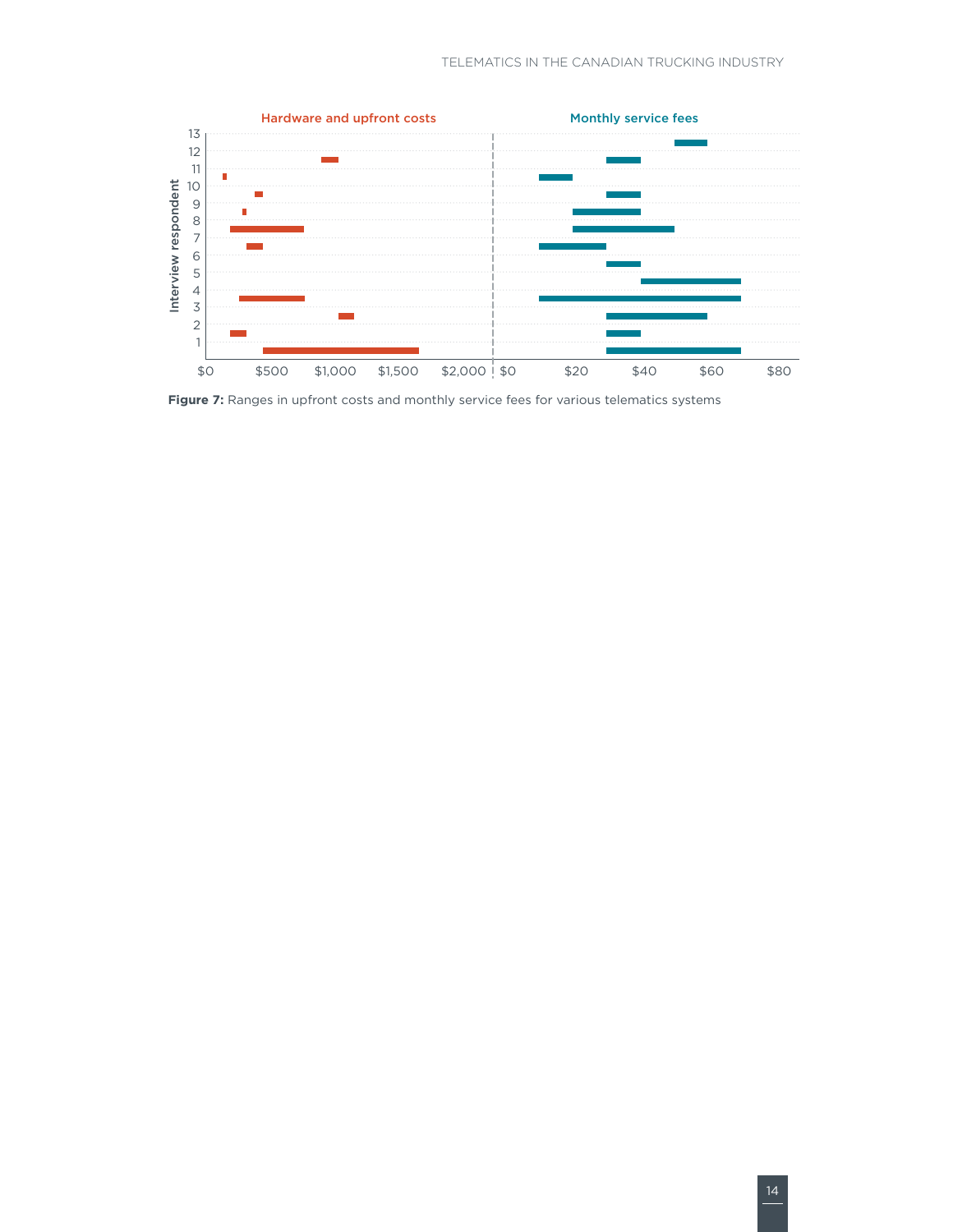### <span id="page-19-0"></span>CONCLUSIONS

The adoption of telematics systems by the trucking sector in recent years has been boosted by electronic logging regulations in the United States and Canada. Modern telematics systems touch virtually all aspects of fleet operations and provide a variety of benefits to users, including increased fleet efficiency and safety.

Interviews with 14 trucking fleet representatives and industry experts provided valuable information to add to the body of knowledge regarding the use of telematics in the North American trucking sector. We have synthesized our findings from the interviews into select key takeaways and best practices, which we summarize below.

#### **KEY FINDINGS**

**Telematics systems provide value to trucking fleets in several ways.** Modern telematics systems touch every aspect of fleet operations. Across the telematics industry, there is significant variety in the functionality of the systems offered by various companies. Products range from basic systems that meet the minimum electronic logging regulatory requirements to comprehensive fleet management platforms that provide features related to asset tracking, preventative maintenance, route optimization, and driver behavior and management. All interview participants expect that the trend towards the use of 'big data' will continue to accelerate, with telematics systems growing ever-more powerful and commonplace across the industry. The rapid adoption of ELDs and telematics systems in the United States and Canada presents the SmartWay program with an attractive opportunity. If a framework is created by which fleets and telematics providers can agree to share a subset of operations data with the SmartWay program, it could greatly reduce SmartWay's paperwork burden on fleet managers and give SmartWay program staff the ability to better provide more tailored data to their partner fleets.

**Canada's electronic logging regulation is accelerating the adoption of telematics systems in the trucking industry in Canada.** Based on interview responses, we estimate that between 40% and 50% of trucking fleets in Canada are currently using telematics systems. The electronic logging device (ELD) mandates in the United States and Canada have created a ripe market for the adoption of telematics systems. In the United States, ELD regulation came into force in December 2017. Since 2015, the estimated adoption rate of telematics systems by U.S. trucking fleets has grown from roughly 35% to 90% (Driscoll, 2019). With Canada's very similar ELD requirements beginning in June 2021, the representatives and experts interviewed for this study expect a similar rapid deployment of telematics systems in Canada in the next few years.

**The top ten largest telematics providers represent roughly half of the telematics market for the trucking industry in Canada and the United States.** Together, the three leading telematics companies—Verizon Connect, Trimble Transportation, and Omnitracs—represent about one-quarter of the total revenues from the telematics market. The next seven largest companies account for nearly one-quarter of the market. The remaining half of the telematics market is comprised of dozens of companies, including several new entrants in the trucking sector.

**Several best practices are emerging to guide the adoption of telematics systems in trucking fleets.** The industry interviews revealed a wide range of experiences, attitudes,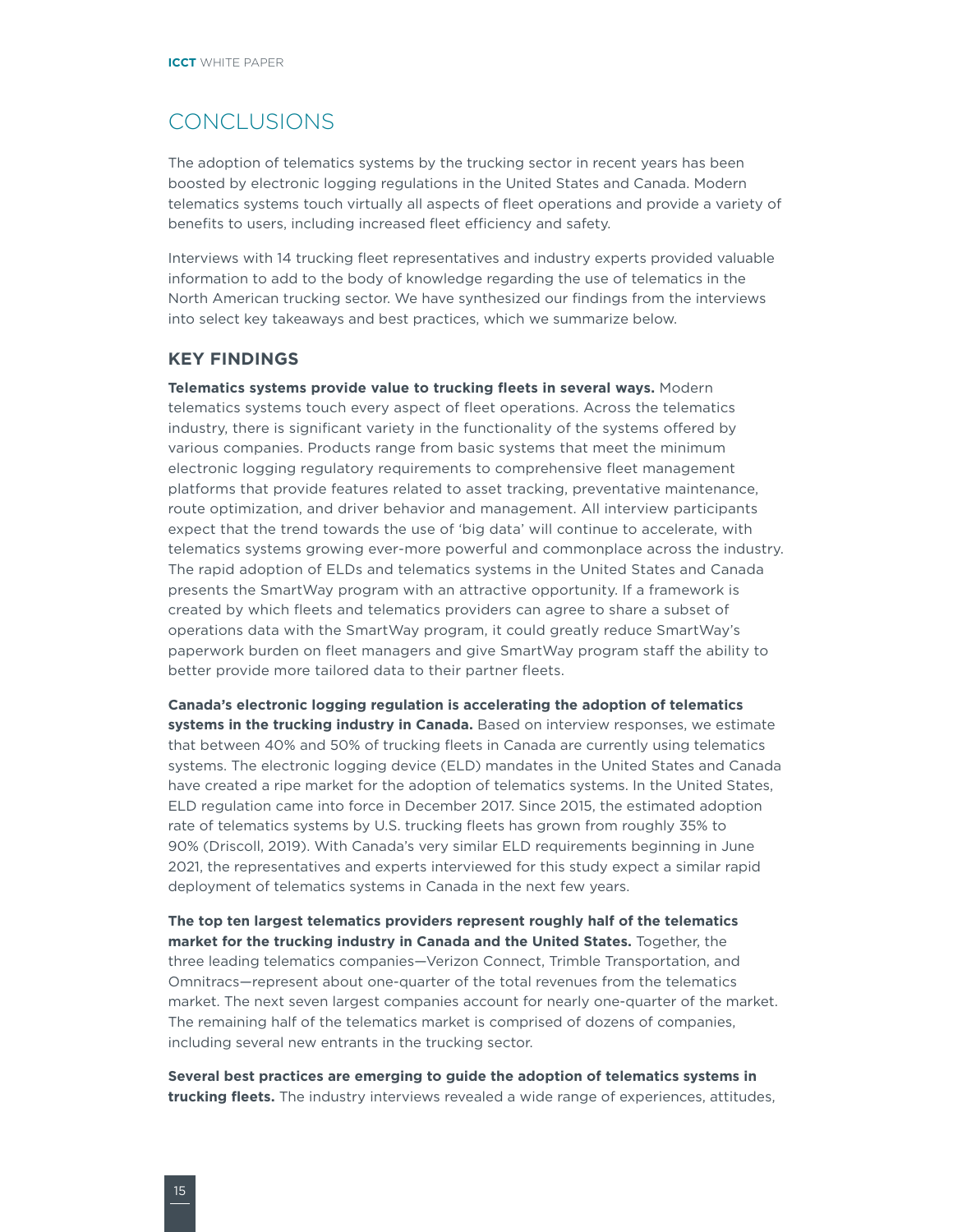and expectations for telematics systems in the trucking sector. No two fleets engage with telematics systems in exactly the same way, given the tremendous diversity in how fleets manage their operations. Nevertheless, the survey participants revealed several similar strategies for integrating telematics systems for the first time. These include: performing due diligence, requesting a trial period, creating a company-wide roll-out process, focusing data use on specific areas for improvement, considering integration issues from the use of multiple systems, and establishing a low-tech backup plan in case of a malfunction.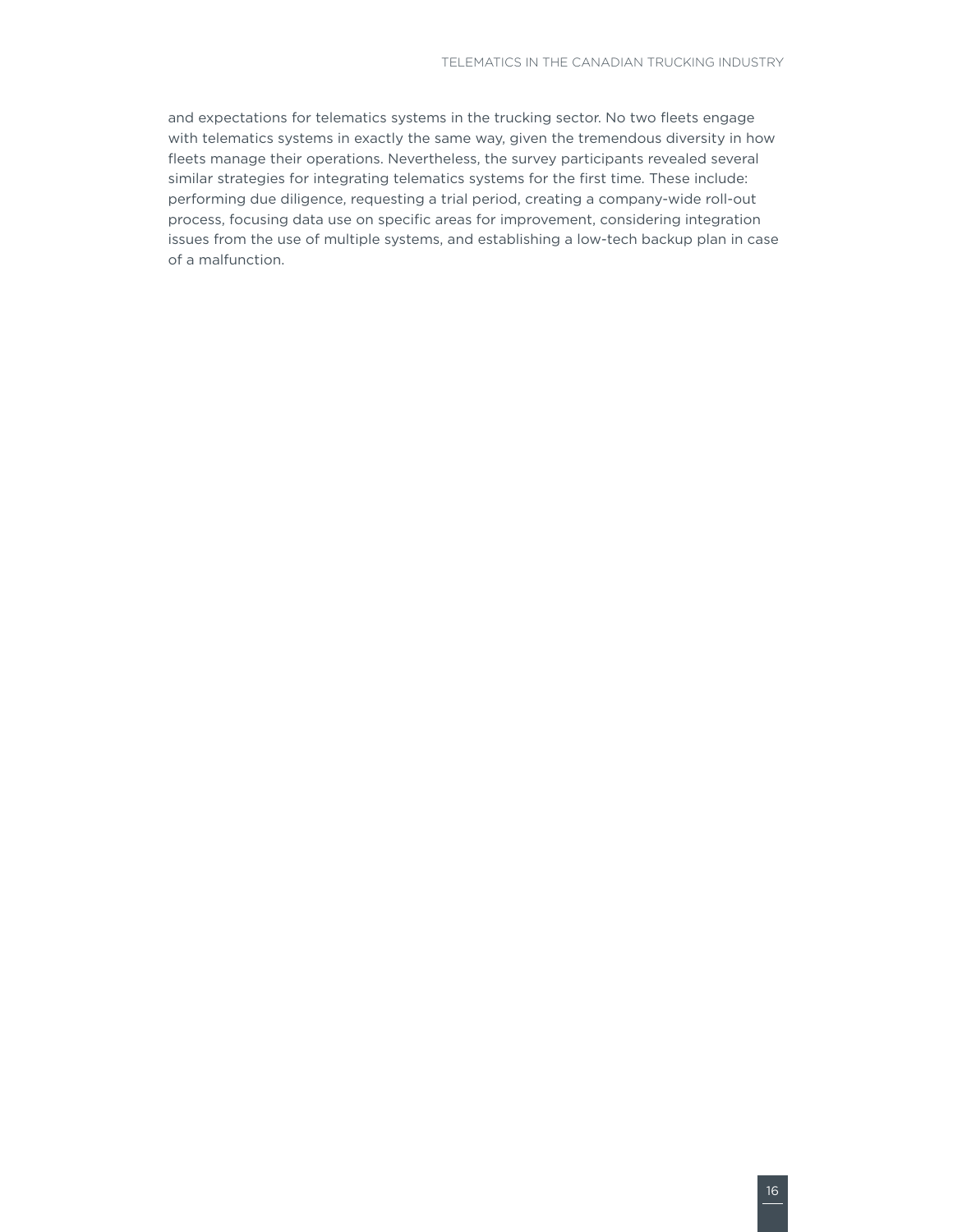# <span id="page-21-0"></span>APPENDIX: QUESTIONNAIRE TEMPLATES

#### **FLEET INFORMATION**

1. Where does your fleet operate? Please describe your operations in Canada (if applicable). What types of payload do you typically haul?

2. For your average tractor, how many miles / kilometers do you operate annually?

3. Is your fleet a member of the SmartWay program, and, if so, for how long?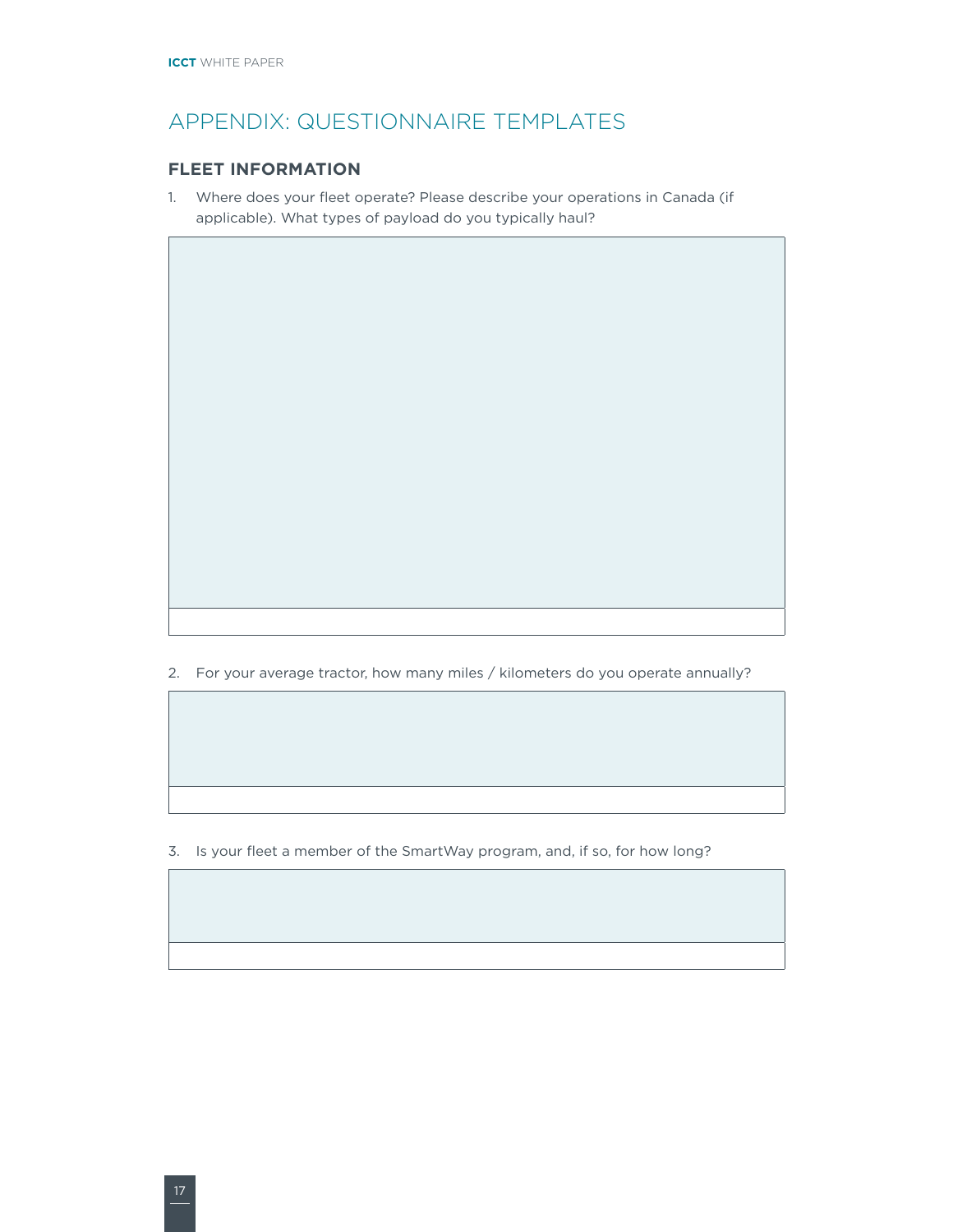#### **ELD AND TELEMATICS SYSTEMS**

4. What type of electronic logging device (ELD) and/or telematics system do you currently use in your fleet? How long have you been using this system (these systems)? What was your primary motivation for installing these systems?

5. What types of data and/or reports from your ELD / telematics system are most valuable? What have been the most significant impacts to your operations?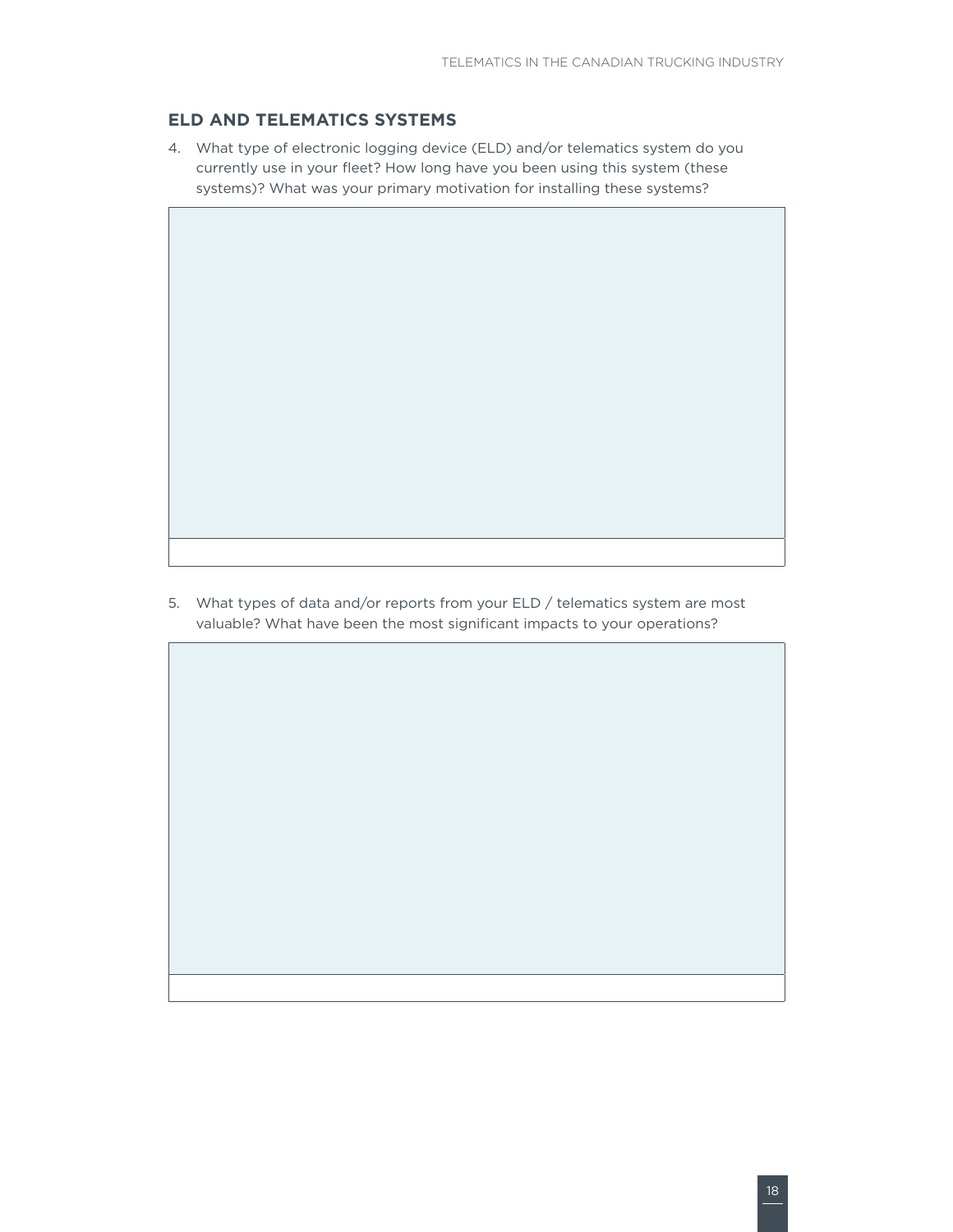- 6. How could your ELD / telematics system better meet your needs?
- 
- 7. What are the terms of payment for your ELD / telematics system? No need to provide specific dollar amounts. For example, writing "monthly" or "annual" will suffice.

8. From your experiences using ELD / telematics, have any best practices emerged? Is there anything else you'd like to add?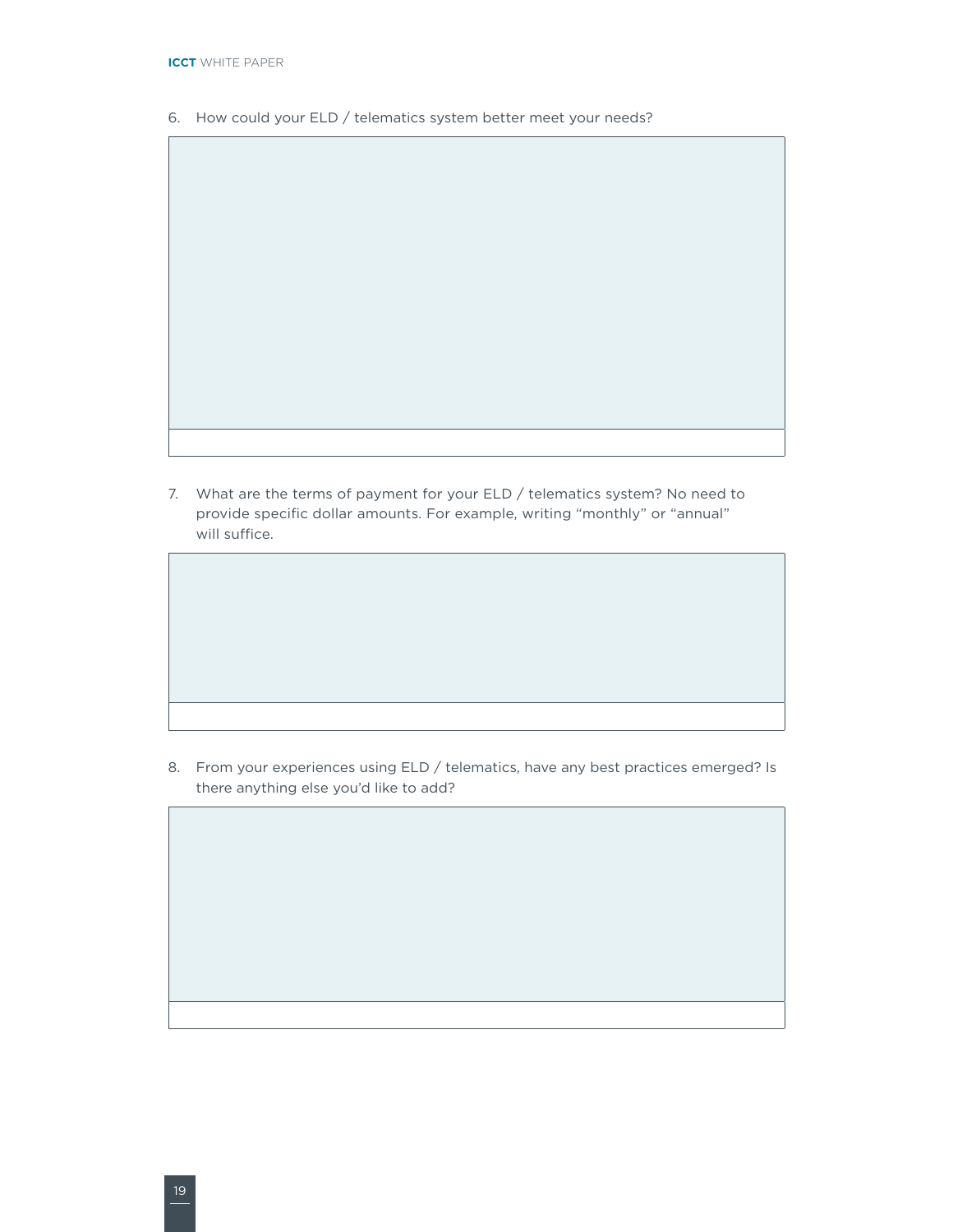#### **TELEMATICS AND SMARTWAY (FOR SMARTWAY MEMBERS ONLY)**

- 9. What is your primary motivation for being a member of the SmartWay program?
- 
- 10. Imagine that your telematics system could automate the data collection and submission process for your participation in the SmartWay program, and there would be significantly less time required for fulfilling your SmartWay obligations. In this scenario, how could the SmartWay program evolve to better meet your needs?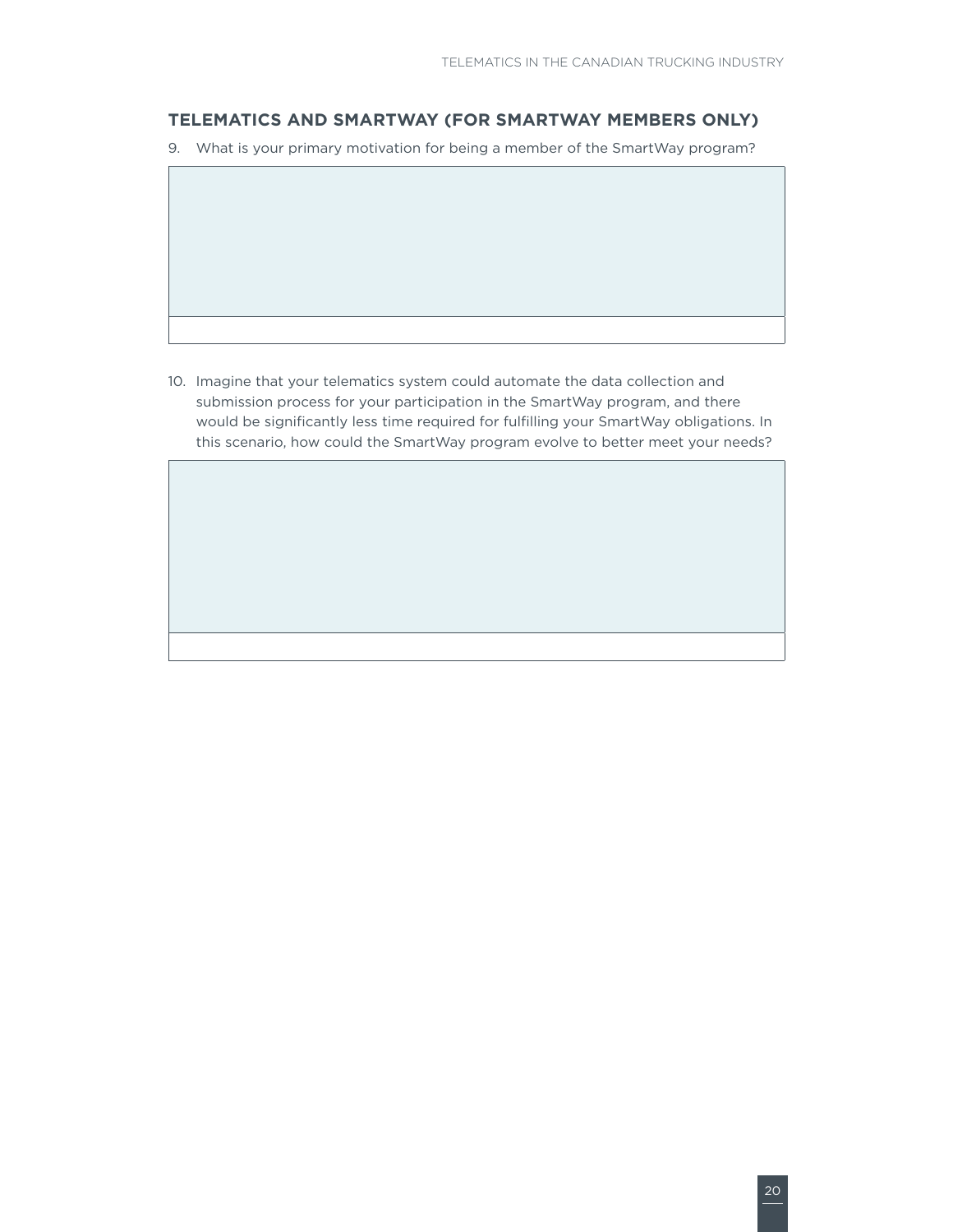#### **COMPANY INFORMATION**

1. What types of products do you offer to the trucking industry? How long have you been active in the trucking sector?

2. What types of services and data analysis do you currently offer? How do you differentiate from competitors in the space? How have your services offered evolved over time?

3. What percentage of trucking fleets in Canada and the U.S. use some type of telematics system? An estimate is just fine.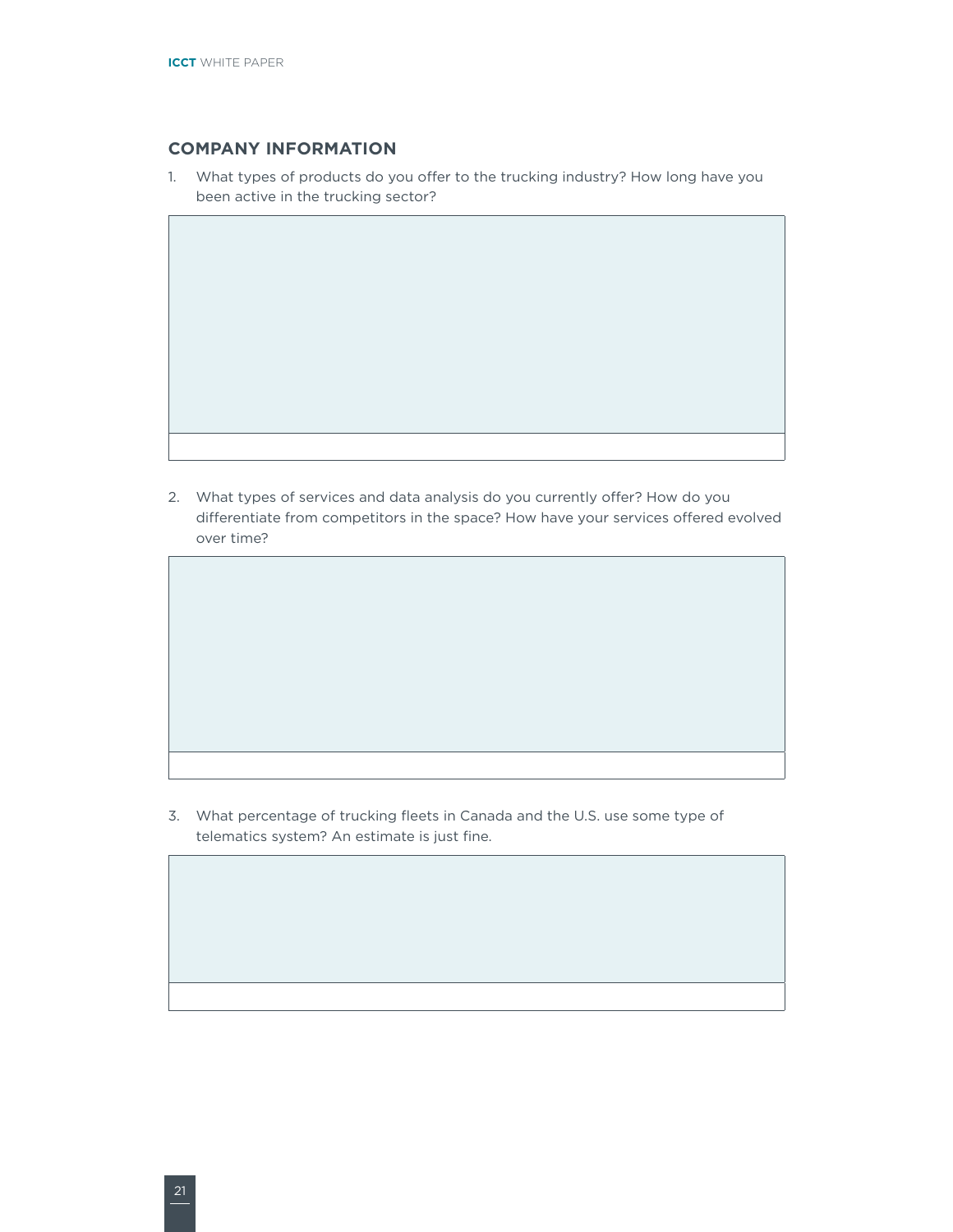#### **TELEMATICS IN TRUCKING**

4. From your interactions with trucking customers, what types of data and/or reports are of most interest to fleets?

5. What are the main factors driving product innovations for the trucking sector?

6. What are the ways that you market to fleets?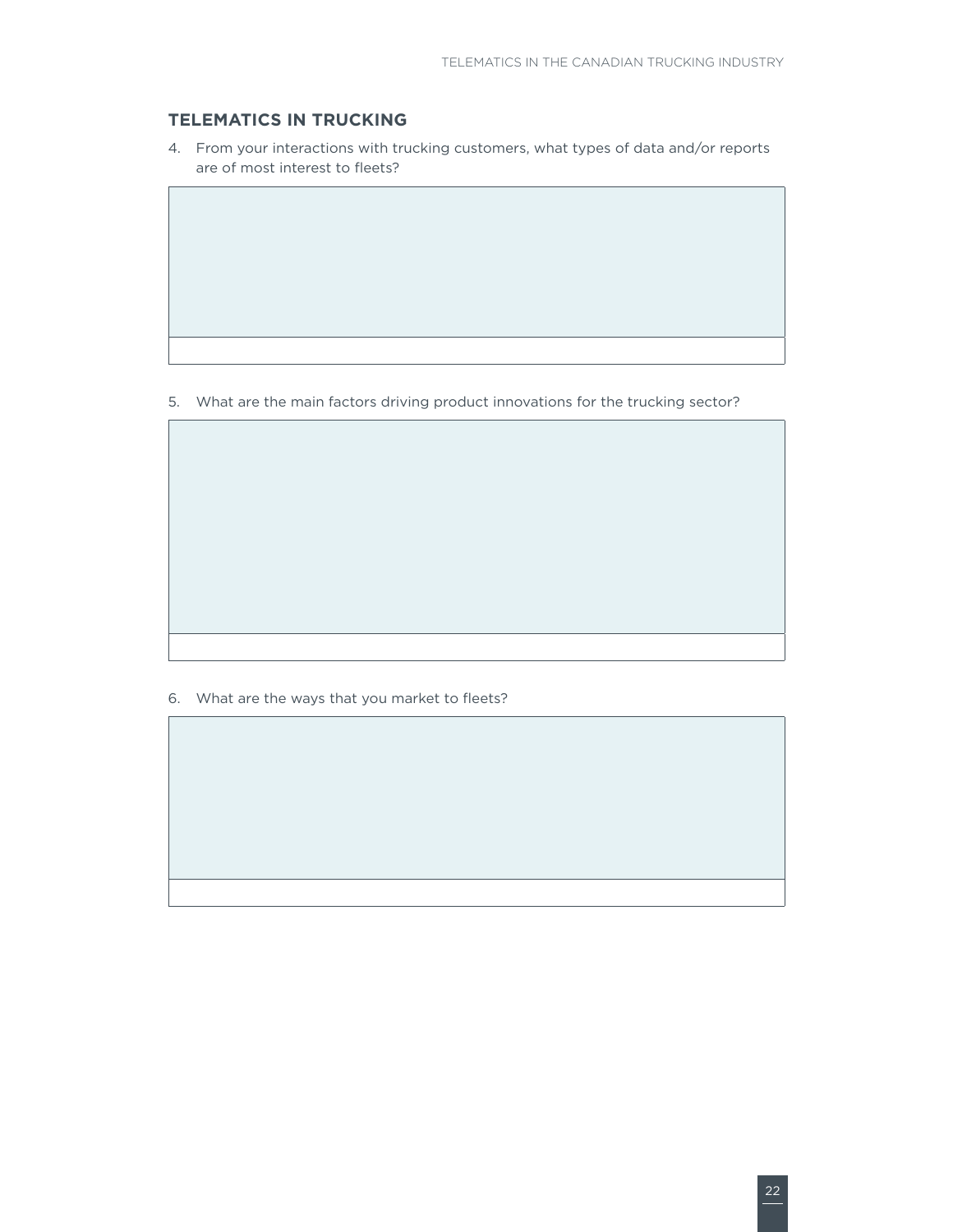7. How do you expect that the telematics industry in trucking is going to change over the next 5 years?

8. From your experiences interacting with trucking companies, have any best practices emerged in terms of how fleets can best integrate telematics systems into their operations? Is there anything else you'd like to add?